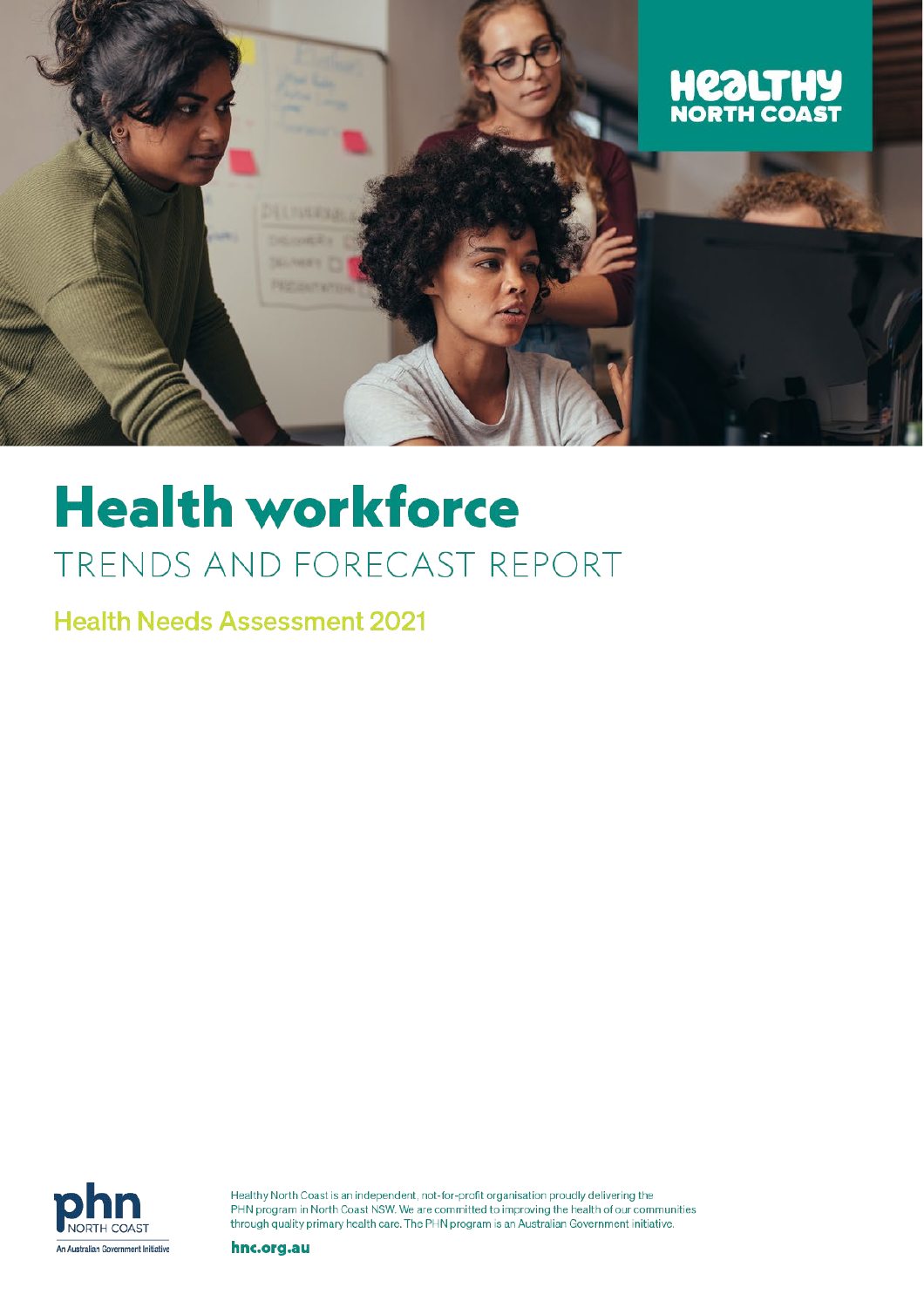# Acknowledgement of Country

Healthy North Coast acknowledges the traditional custodians of the lands across our region, which includes the Githabul, Bundjalung, Yaegl, Gumbayngirr, Dunghutti and Birpai nations. We pay respect to the Elders past, present and emerging. We recognise these lands were never ceded and acknowledge the continuation of culture and connection to land, sky and sea. We acknowledge Aboriginal and Torres Strait Islander peoples as Australia's First Peoples and honour the rich diversity of the world's oldest living culture.

# Approval

This version of the Health Workforce Trends and Forecast Report has been approved for publication.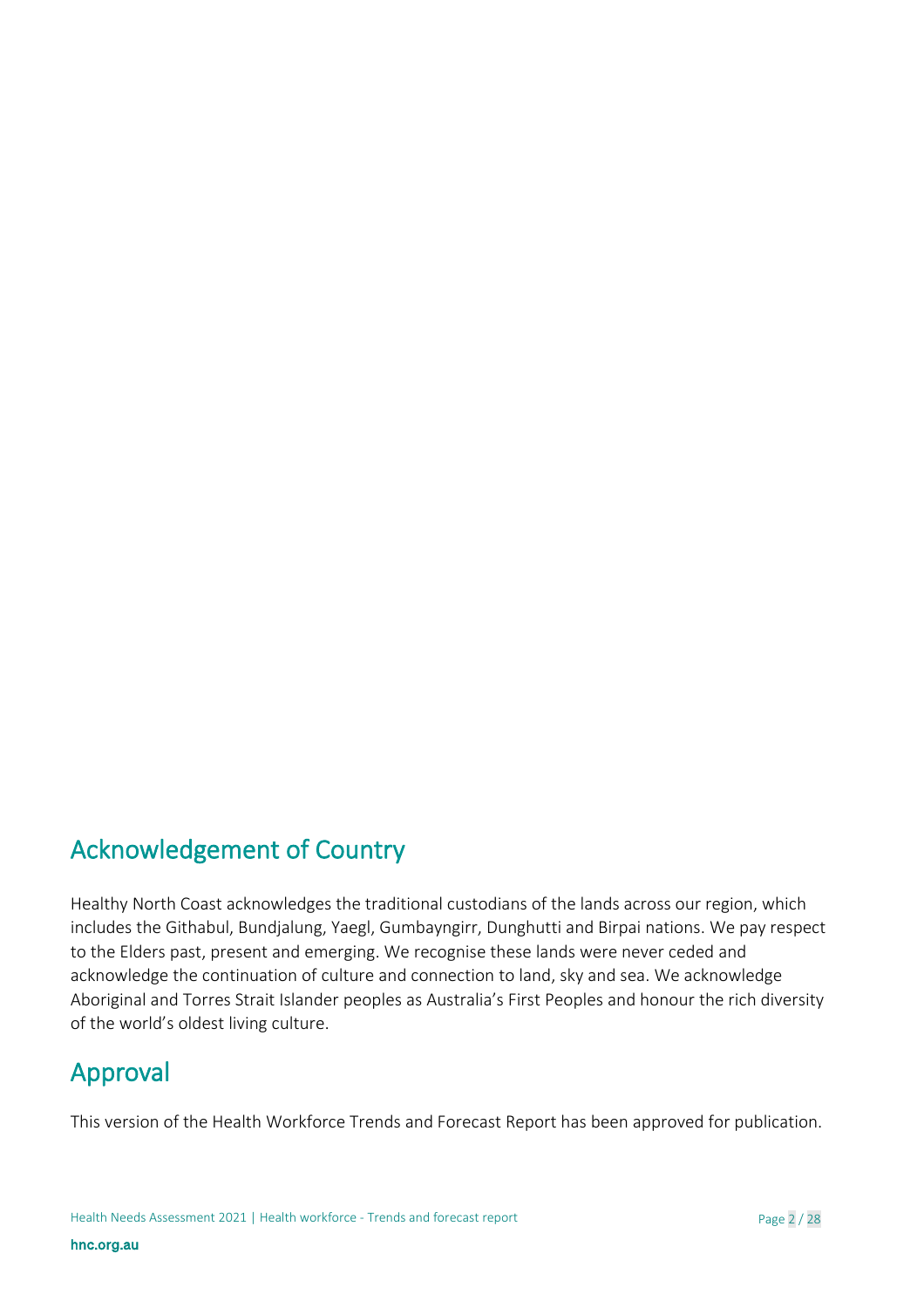# Contents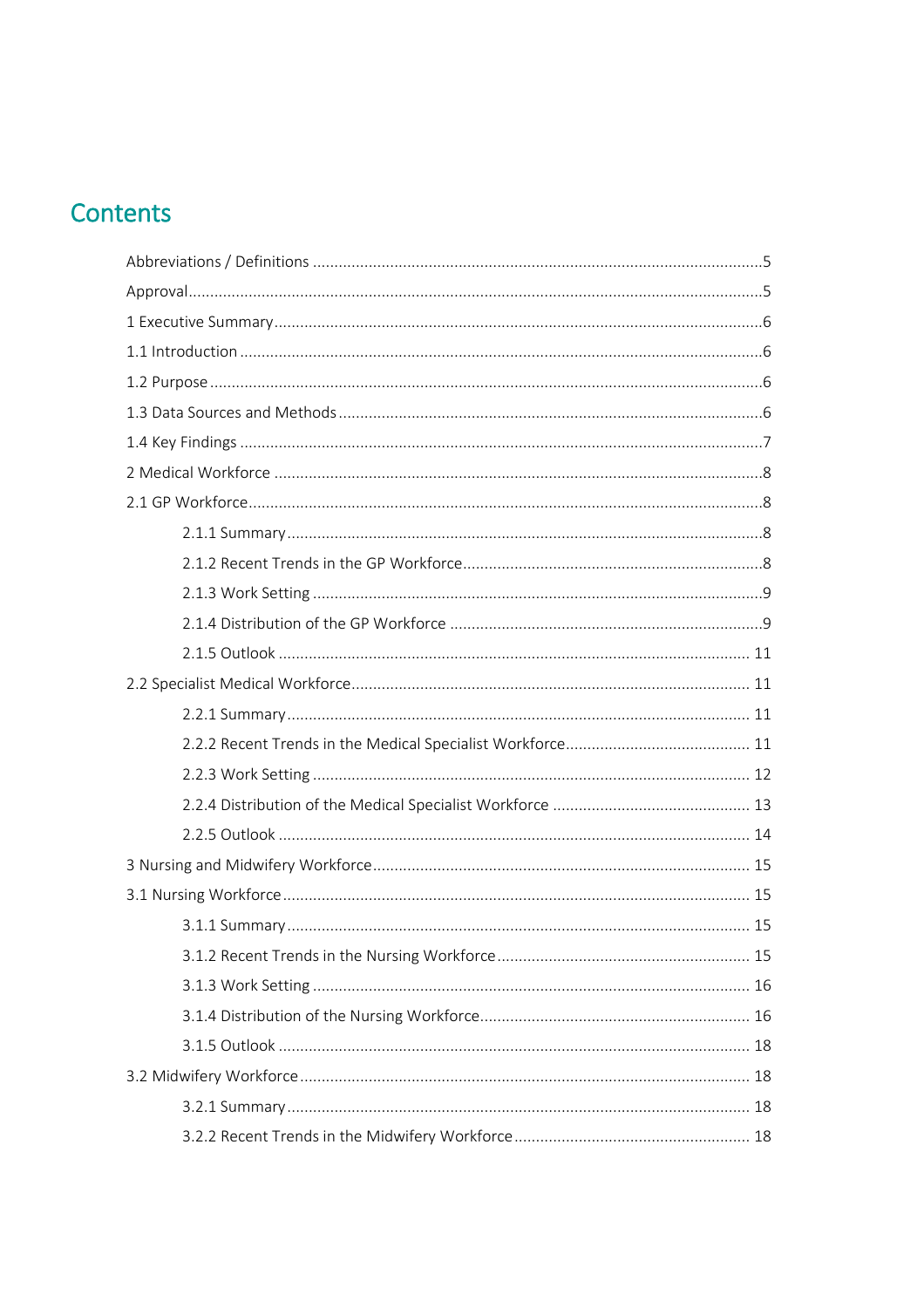



| 5.2 Recent trends in Aboriginal and Torres Strait Islander Health Workforce  26 |  |
|---------------------------------------------------------------------------------|--|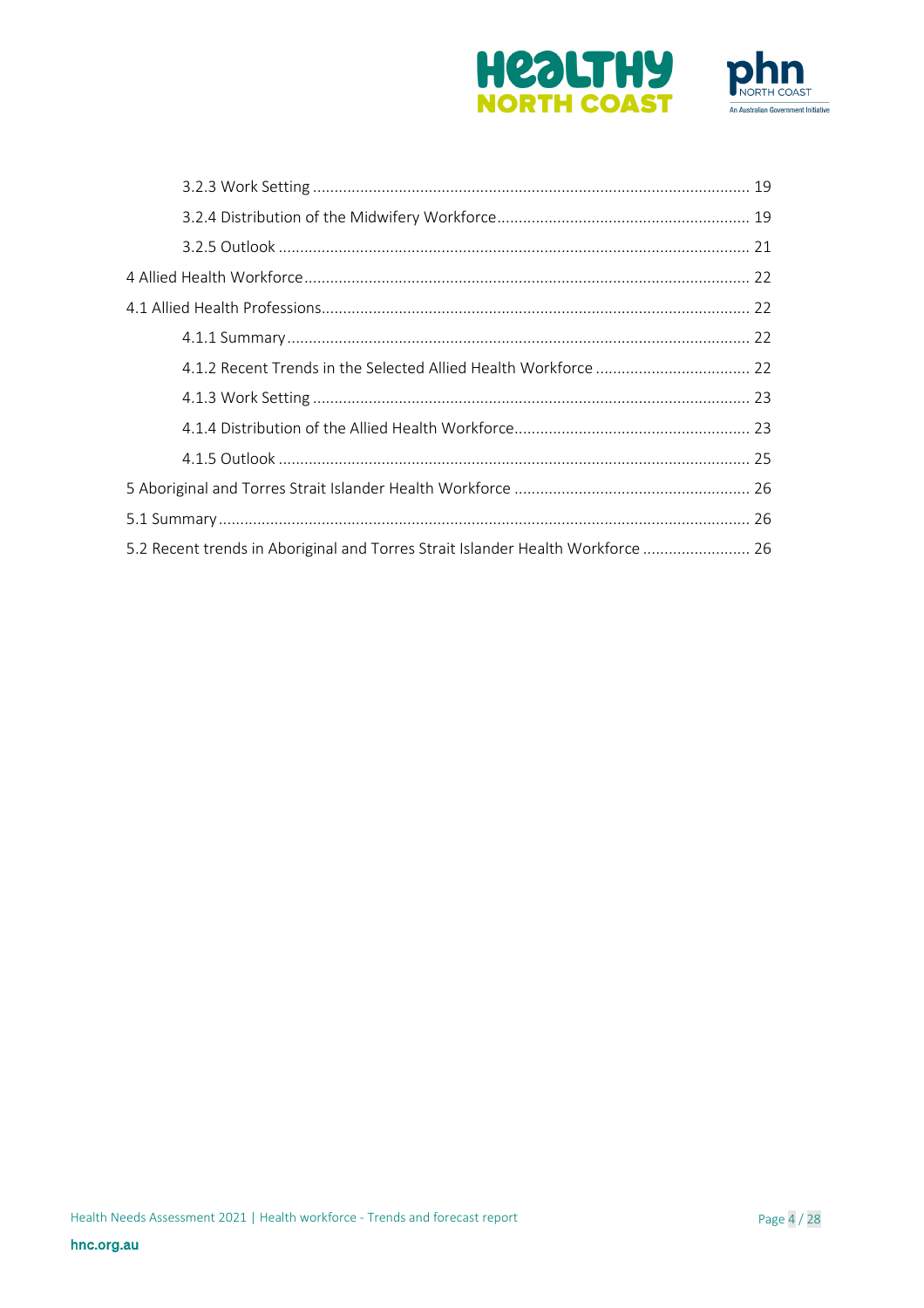



# <span id="page-4-0"></span>Abbreviations / Definitions

<span id="page-4-1"></span>

| Term                          | Meaning                                                                                                                                                                                                                                                                                                                                                            |
|-------------------------------|--------------------------------------------------------------------------------------------------------------------------------------------------------------------------------------------------------------------------------------------------------------------------------------------------------------------------------------------------------------------|
| ABS                           | <b>Australian Bureau of Statistics</b>                                                                                                                                                                                                                                                                                                                             |
| <b>AIHW</b>                   | Australian Institute of Health and Welfare                                                                                                                                                                                                                                                                                                                         |
| <b>AHPRA</b>                  | Australian Health Practitioners Regulation Agency                                                                                                                                                                                                                                                                                                                  |
| ASGS                          | Australian Statistical Geography Standard, a social geography developed to reflect the<br>location of people and communities                                                                                                                                                                                                                                       |
| DoH                           | Australian Department of Health                                                                                                                                                                                                                                                                                                                                    |
| ERP                           | <b>Estimated Resident Population</b>                                                                                                                                                                                                                                                                                                                               |
| <b>FTE</b>                    | Full-time equivalent                                                                                                                                                                                                                                                                                                                                               |
| GPs                           | General practitioners                                                                                                                                                                                                                                                                                                                                              |
| <b>Healthy North</b><br>Coast | A not-for-profit health care organisation that delivers the North Coast PHN program across<br>the NNSW and MNC regions of NSW; also referred to as NCPHN                                                                                                                                                                                                           |
| <b>HNA</b>                    | Health Needs Assessment - a document that captures the population health profile of the<br>North Coast communities; it provides evidence of a systematic approach to understanding<br>the health needs of the resident population, using quantitative and qualitative health and<br>socio-economic information to identify and prioritise health and service needs |
| LGA                           | Local Government Area                                                                                                                                                                                                                                                                                                                                              |
| <b>LHDs</b>                   | NSW Local Health Districts, part of the NSW Ministry of Health                                                                                                                                                                                                                                                                                                     |
| <b>MNC</b>                    | Mid North Coast                                                                                                                                                                                                                                                                                                                                                    |
| <b>NHWDS</b>                  | National Health Workforce Dataset                                                                                                                                                                                                                                                                                                                                  |
| <b>NNSW</b>                   | Northern NSW                                                                                                                                                                                                                                                                                                                                                       |
| NSW Health                    | NSW Ministry of Health                                                                                                                                                                                                                                                                                                                                             |
| <b>RACF</b>                   | Residential Aged Care Facility                                                                                                                                                                                                                                                                                                                                     |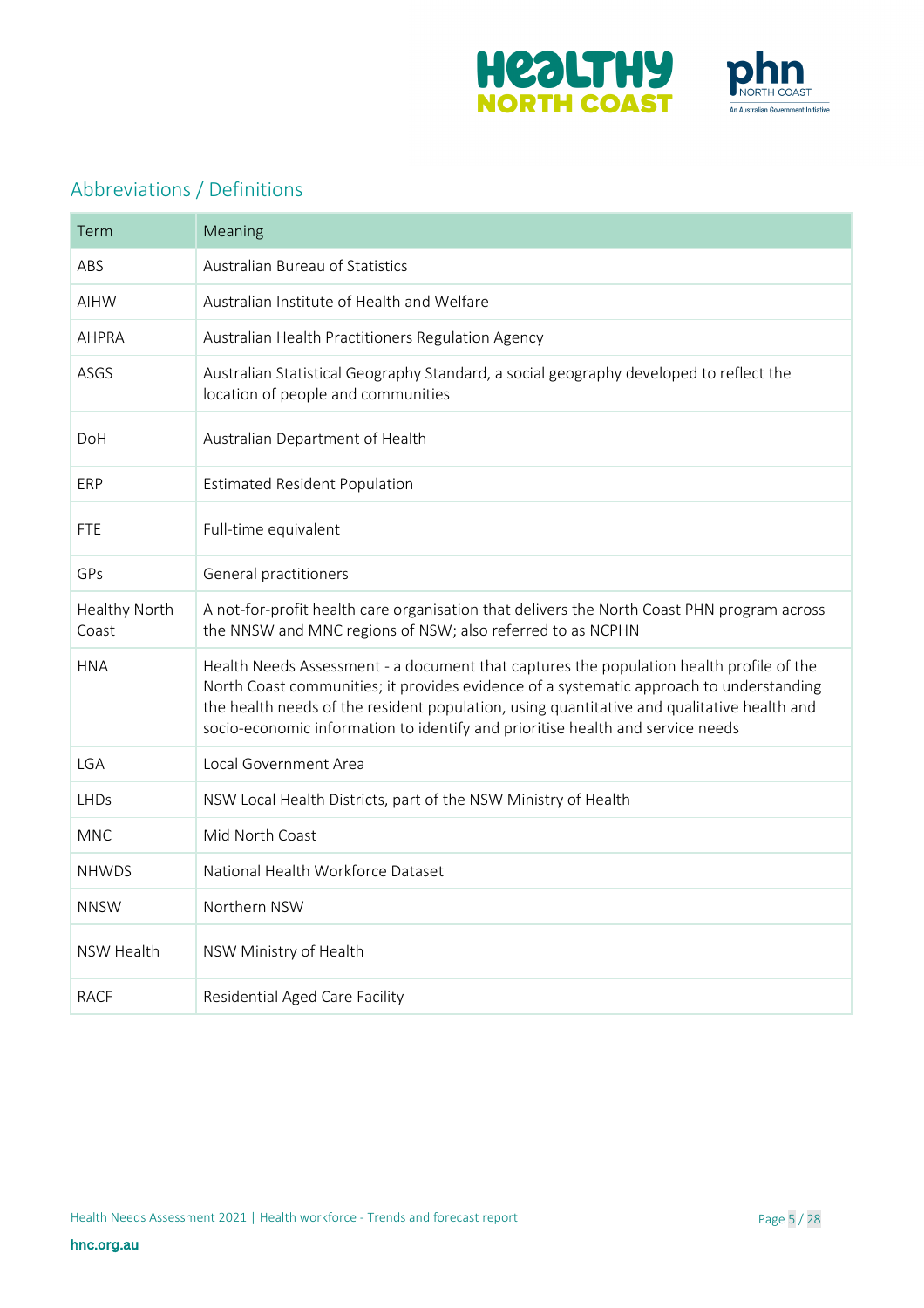



# <span id="page-5-0"></span>1 Executive Summary

# <span id="page-5-1"></span>1.1 Introduction

Health workforce presents a challenge for health policymakers and service planners, particularly in rural and remote Australia. The challenges of geographic spread, low population density, limited infrastructure and the higher costs of delivering healthcare in rural and remote Australia can impact adversely on access.<sup>[1](#page-5-4)</sup> At the same time, health workforce oversupply can result in the provision of services above levels where it is likely to improve health outcomes.

Currently, imbalances exist in Australia's health workforce resulting in maldistribution across metropolitan, regional, rural and remote areas. Since 2013, there has been a trend for all registered health professions indicating that the number of employed FTE clinicians decreased with remoteness or relative to the distance from a metropolitan area. There are more registered health professions in major cities than in all regional and remote areas of Australia combined. In 2018, there were more the 347,000 FTE clinicians working in major cities compared with 115,000 in all other geographic locations.<sup>[2](#page-5-5)</sup>

### <span id="page-5-6"></span><span id="page-5-2"></span>1.2 Purpose

The purpose of this paper is twofold:

- to analyse current and emerging health workforce trends across the Healthy North Coast region (hereafter referred to as the region)
- to apply model-based analyses to develop medium-term health workforce forecasts for the region.

# <span id="page-5-3"></span>1.3 Data Sources and Methods

In this paper, time-series data from the NHWDS and ABS ERP data were used to analyse workforce trends over the previous 5 years and to project workforce forecasts 5 years. The findings were validated through cross-verification with other national and state government data sources, including data from the AIHW and NSW Health.

The NHWDS is compiled by the Australian Department of Health from AHPRA annual registration data together with a workforce survey that is voluntarily completed by registrants.

<span id="page-5-4"></span><sup>&</sup>lt;sup>1</sup> AIHW 2020, Rural and remote health, Australian Government, Canberra, available at[: Rural and remote health -](https://www.aihw.gov.au/reports/australias-health/rural-and-remote-health) Australian Institute of [Health and Welfare \(aihw.gov.au\)](https://www.aihw.gov.au/reports/australias-health/rural-and-remote-health)

<span id="page-5-5"></span><sup>&</sup>lt;sup>2</sup> AIHW 2020, Health Workforce Snapshot, Australian Government, Canberra, available at: Health workforce - Australian Institute of [Health and Welfare \(aihw.gov.au\)](https://www.aihw.gov.au/reports/australias-health/health-workforce)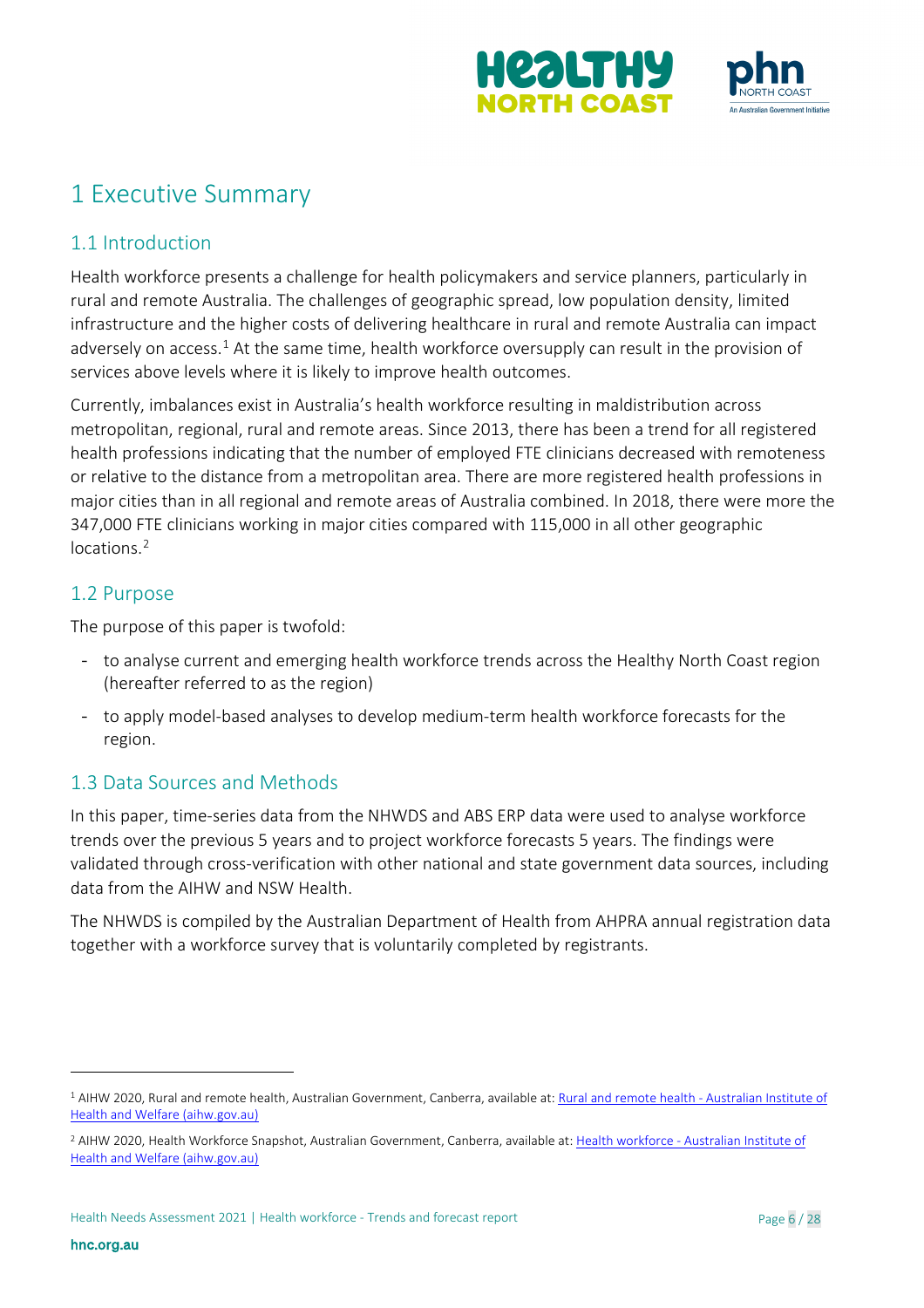



The workforce survey has a response rate of over 90 per cent and is considered statistically valid and reliable.<sup>[3](#page-6-1)</sup> Many people employed in the health sector work in occupations that are not registered with AHPRA, including ambulance officers/paramedics, some allied health practitioners, medical technicians, dental assistants, and personal care workers. There is less comparable data available for these groups of workers, and consequently, they have not been included in this report.<sup>2</sup>

The workforce forecasts were prepared using the exponential triple smoothing method. This method works by removing minor deviations in the time series by detecting cyclical patterns and confidence intervals and is well suited to forecasting health workforce data which has strong seasonal or other cyclical features. While it is not possible to predict the future course of the health workforce in the region with complete accuracy, the strong cyclical features in the workforce data make it possible to say with reasonable certainty what is likely to happen over the short to medium-term.

# <span id="page-6-0"></span>1.4 Key Findings

The key findings of this report are as follows:

- overall, the region's health workforce has grown significantly over recent years, and this is expected to continue over the short to medium-term
- the majority of health professionals are employed in the acute and primary health care sectors
- the midwifery workforce is in long-term decline
- there is maldistribution of the workforce across the region, with registered health professionals concentrated in the larger population centres of Tweed, Port Macquarie-Hastings, Coffs Harbour and Lismore LGAs
- this imbalance may have contributed to health workforce shortages in disadvantaged areas such as Richmond Valley, Kempsey and Clarence Valley LGAs
- the Aboriginal and Torres Strait Islander health workforce across the region remains small but has experienced strong growth in recent years
- Aboriginal and Torres Strait Islander health professionals are concentrated in the primary health care sector.

<span id="page-6-1"></span><sup>&</sup>lt;sup>3</sup> Department of Health n.d., Health Workforce Data, Australian Government, Canberra, available at: <u>Department of Health | Health</u> [Workforce Data](https://www1.health.gov.au/internet/main/publishing.nsf/Content/health_workforce_data)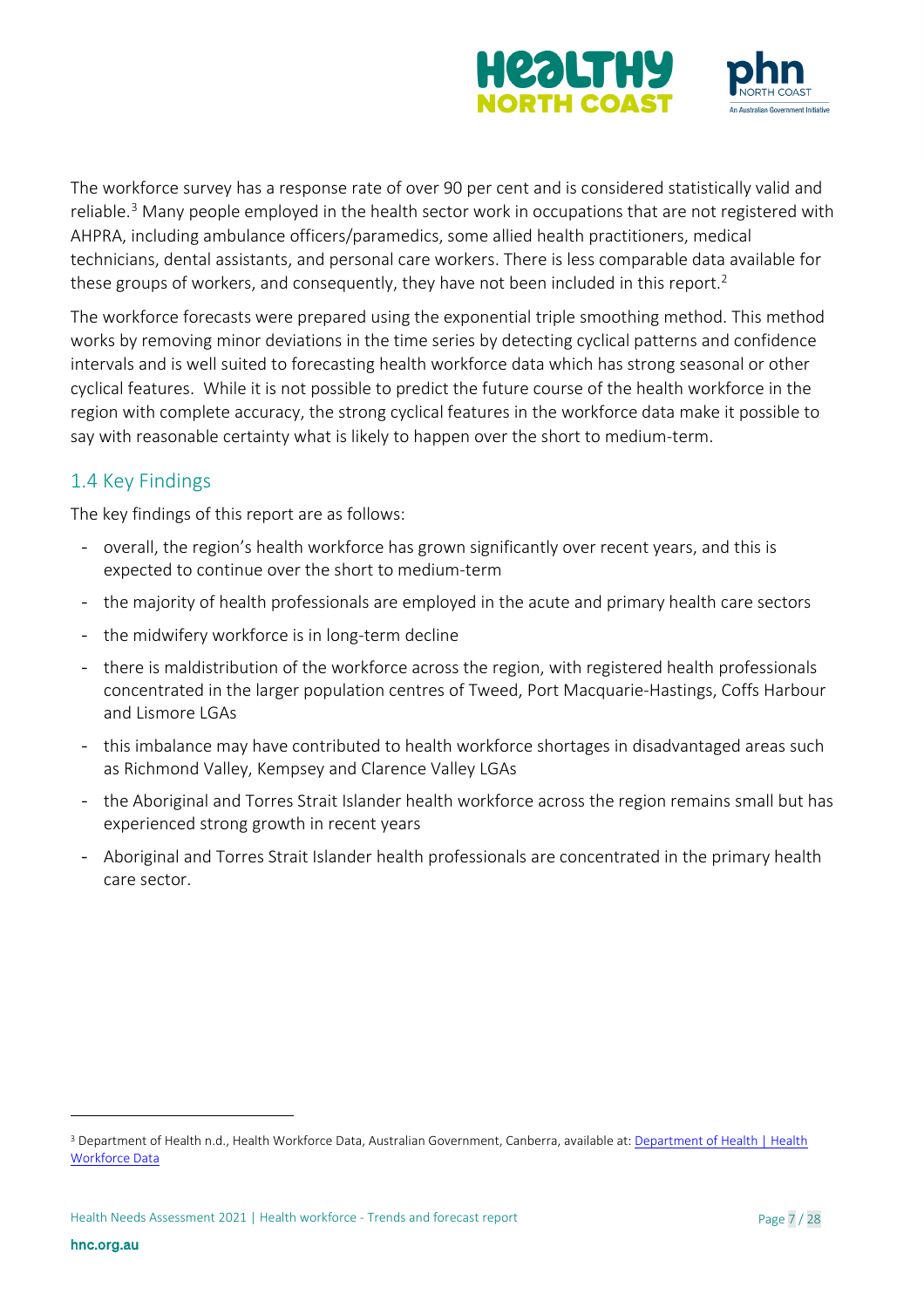



# <span id="page-7-0"></span>2 Medical Workforce

### <span id="page-7-1"></span>2.1 GP Workforce

#### <span id="page-7-2"></span>2.1.1 Summary

The GP workforce across the region is showing strong growth, which is expected to continue over the medium-term. On a per capita basis, the number of GPs across the region is above relevant NSW and Australian averages. GPs are not evenly distributed across the region, with more than half (52%) located in the larger regional population centres of Tweed, Port Macquarie-Hastings, Coffs Harbour and Lismore LGAs. There are relative shortfalls in the Richmond Valley, Kempsey and Clarence Valley LGAs.

#### <span id="page-7-3"></span>2.1.2 Recent Trends in the GP Workforce

- NHWDS reveals that the number of GPs across the region increased from 629 in 2013 to 740 in 2019 (see Figure 1).
- This equates to a 17.6% increase over the period, which exceeds the projected population growth of 5.4%.



- On a per capita basis, the number of GPs across the region has remained steady at approximately 1.4 per 1,000, which is above the relevant NSW and Australian averages (see Figure 2).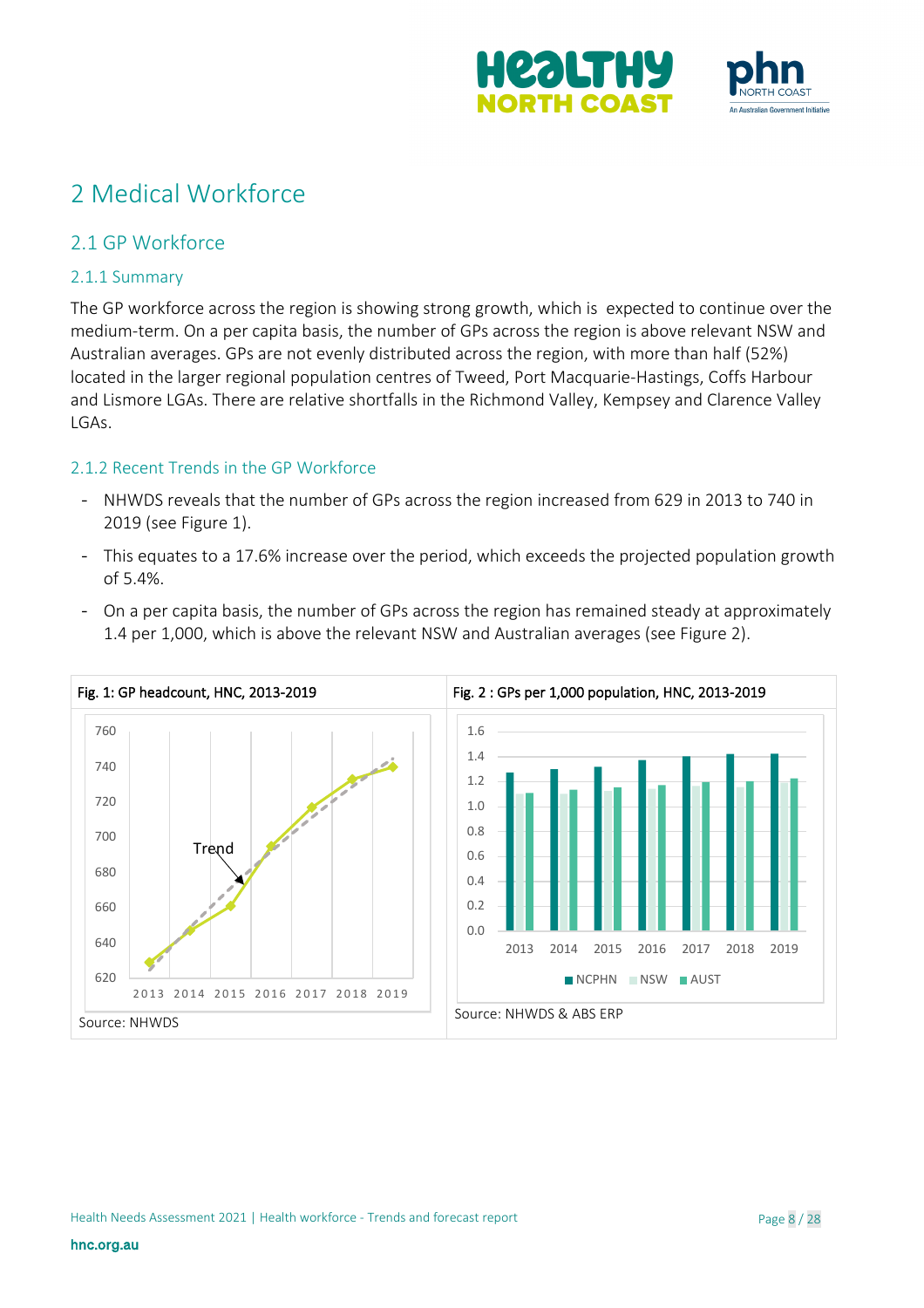

#### <span id="page-8-0"></span>2.1.3 Work Setting

- In 2019, 700 GPs (95%) of the GP workforce identified the primary health care sector as their principal place of practice (see Figure 3).
- 22 GPs worked in hospitals and/or outpatient services and 6 identified RACFs as their principal place of practice.



#### <span id="page-8-1"></span>2.1.4 Distribution of the GP Workforce

- In 2019, 52.3% of the region's GP workforce were located in the larger population centres, including Tweed, Port Macquarie-Hastings, Coffs Harbour and Lismore LGAs (see Table 1).
- In per capita terms, Byron LGA had the highest rate of GPs in the region at around 2.0 per 1,000 population or 1.4 times higher than the rate for the region overall (see Figure 4).
- Richmond Valley, Kempsey and Clarence Valley LGAs recorded the lowest per capita rates of GPs from across the region (see Figure 4).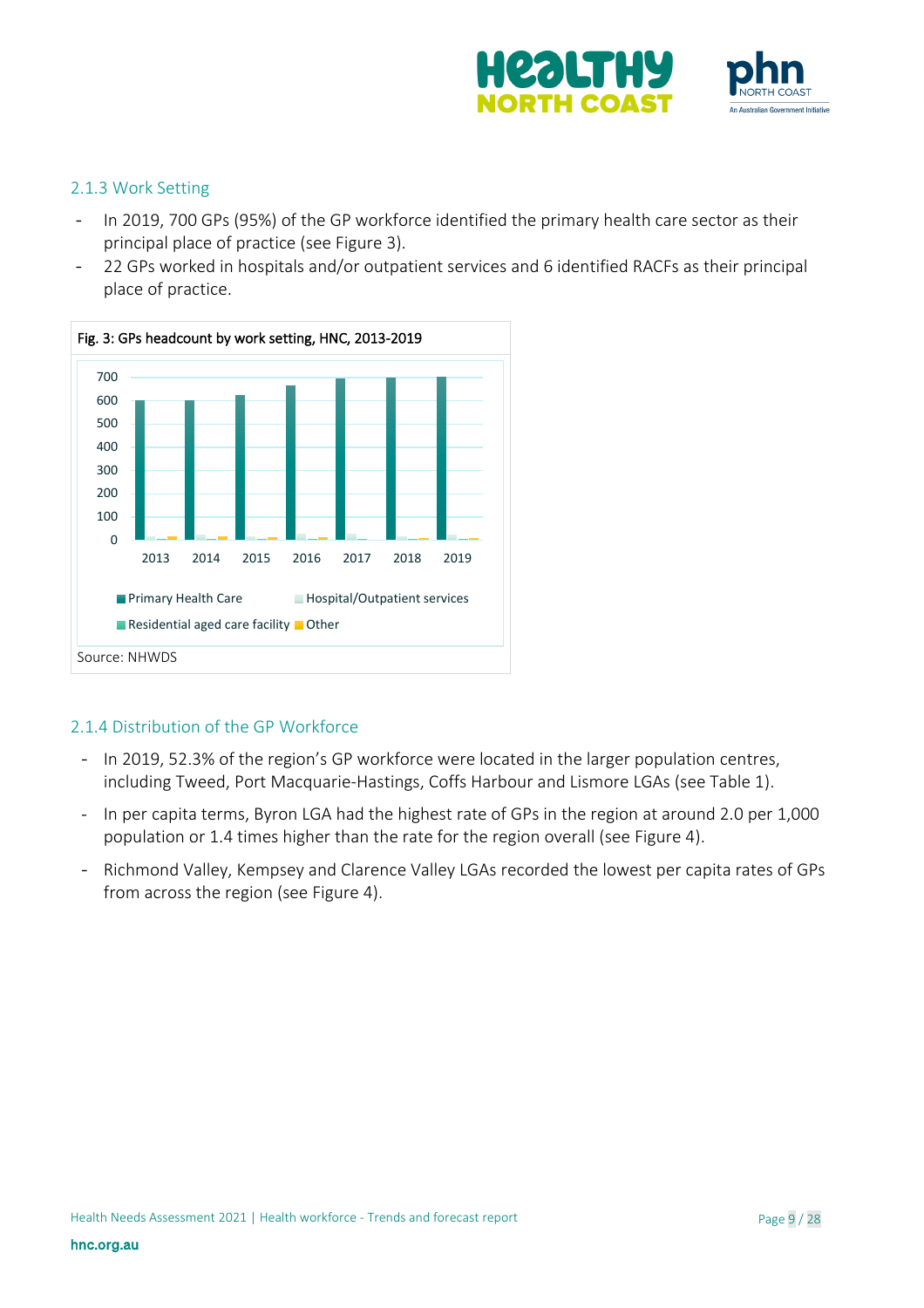



#### Table 1: Distribution of GPs, HNC, 2019

| <b>LGA</b>              | <b>GPS</b> | <b>GP DISTRIBUTION BY LGA</b> | POPULATION DISTRIBUTION BY LGA |
|-------------------------|------------|-------------------------------|--------------------------------|
| Ballina                 | 74         | 10%                           | 8.6%                           |
| Bellingen               | 23         | 3.1%                          | 2.5%                           |
| Byron                   | 71         | 9.6%                          | 6.7%                           |
| Clarence Valley         | 56         | 7.6%                          | 9.9%                           |
| Coffs Harbour           | 111        | 15%                           | 14.9%                          |
| Kempsey                 | 32         | 4.3%                          | 5.7%                           |
| Lismore                 | 57         | 7.7%                          | 8.4%                           |
| Nambucca                | 22         | 3%                            | 3.8%                           |
| Port Macquarie-Hastings | 144        | 19.5%                         | 16.3%                          |
| Richmond Valley         | 18         | 2.4%                          | 4.5%                           |
| Tweed                   | 132        | 17.8%                         | 18.7%                          |

Source: NHWDS and ABS ERP





Source: NHWDS & ABS ERP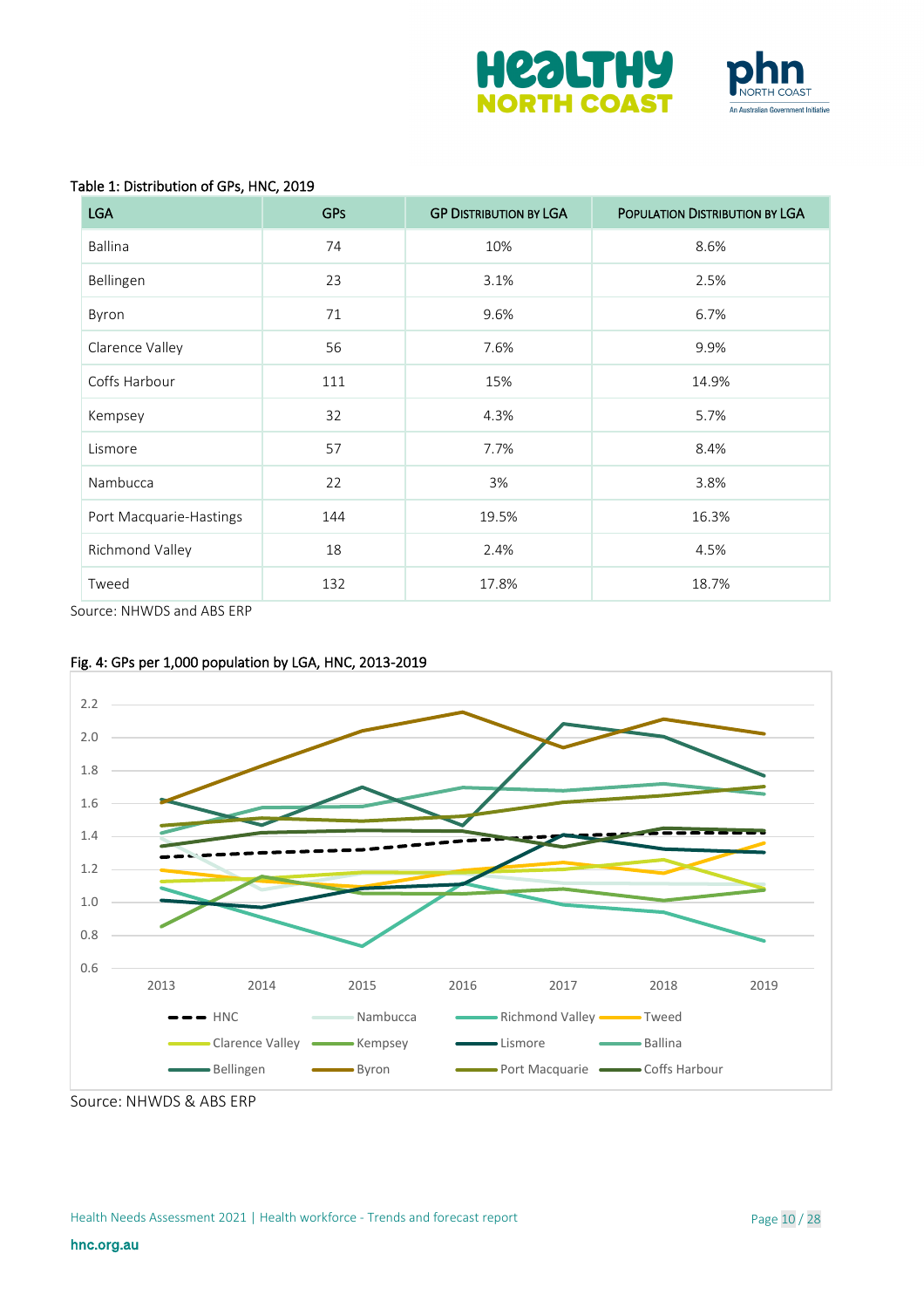

#### <span id="page-10-0"></span>2.1.5 Outlook

- Consistent with the underlying positive trendline growth, the GP workforce is forecast to continue to grow over the short to medium-term.
- Using these forecasts, the supply of GPs is expected to increase from 740 in 2019 to 869 by 2025.
- This represents a projected increase of 129 GPs or 17.4% over the forecast period (see Figure 5).
- In per capita terms, the supply of GPs is forecast to increase from 1.4 per 1,000 in 2019 to 1.6 per 1,000 by 2025 (see Figure 6).



### <span id="page-10-1"></span>2.2 Specialist Medical Workforce

#### <span id="page-10-2"></span>2.2.1 Summary

The specialist medical workforce across the region is growing very strongly. This trend is expected to continue over the medium term. However, on a per capita basis, the number of medical specialists remains below relevant NSW and Australian averages. Medical specialists are located in close proximity to larger referral hospitals and health infrastructure, with 86% being based in the larger population centres of Tweed, Port Macquarie-Hastings, Coffs Harbour and Lismore LGAs.

#### <span id="page-10-3"></span>2.2.2 Recent Trends in the Medical Specialist Workforce

- NHWDS reveals that the number of medical specialists across the region increased from 419 in 2013 to 549 in 2019 (see Figure 7).
- This equates to a 31% increase over the period, which exceeds projected population growth of 5.4%.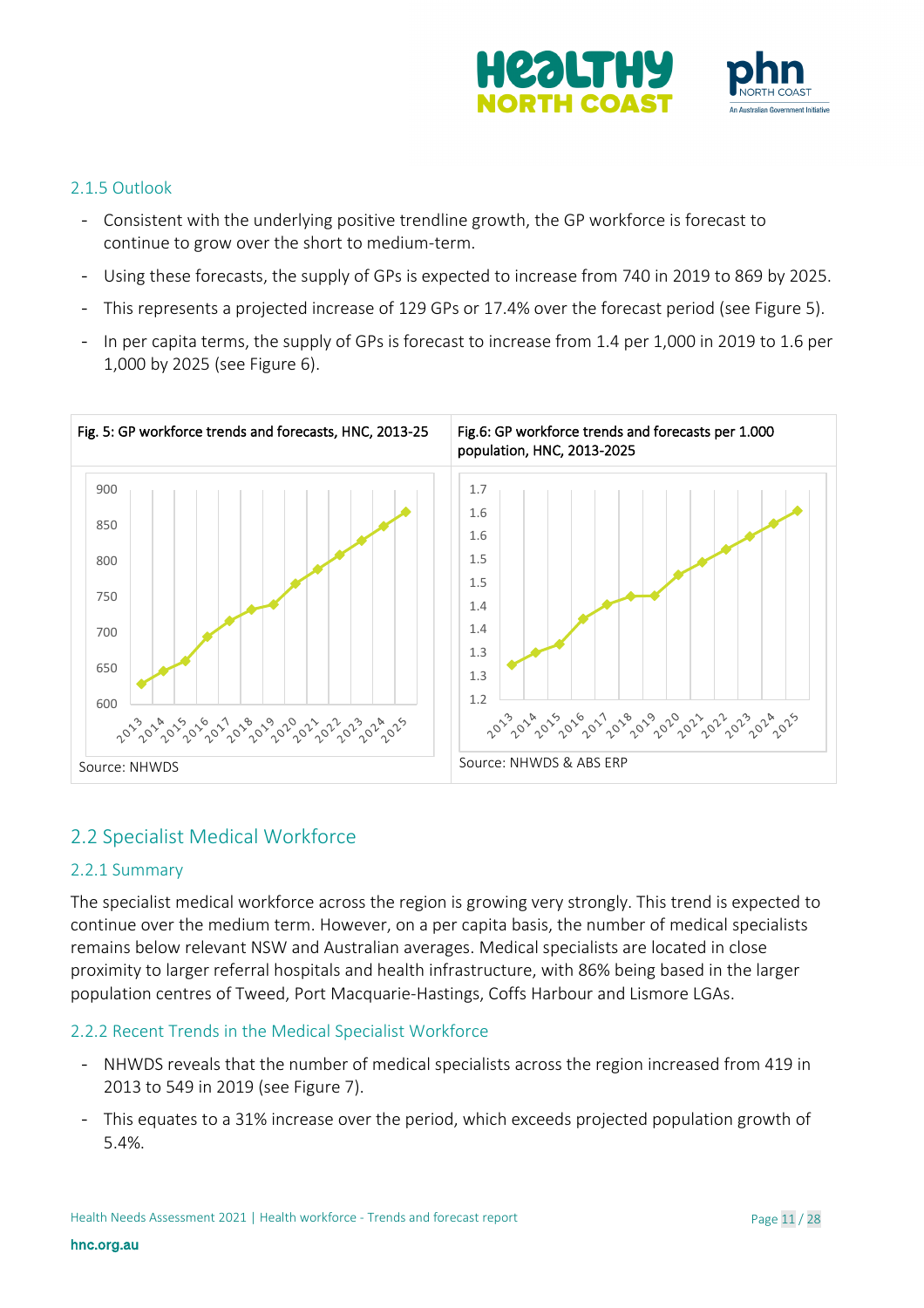

- On a per capita basis, the number of medical specialists across the region has increased from 0.8 per 1.000 (2013) to 1.1 per 1.000 (in 2019), but has remained below the relevant NSW and Australian averages (see Figure 8).



#### <span id="page-11-0"></span>2.2.3 Work Setting

- In 2019, 312 (57%) specialist medical practitioners worked in a hospital or outpatient setting, while 231 (42%) worked in a primary health care setting (see Figure 9).

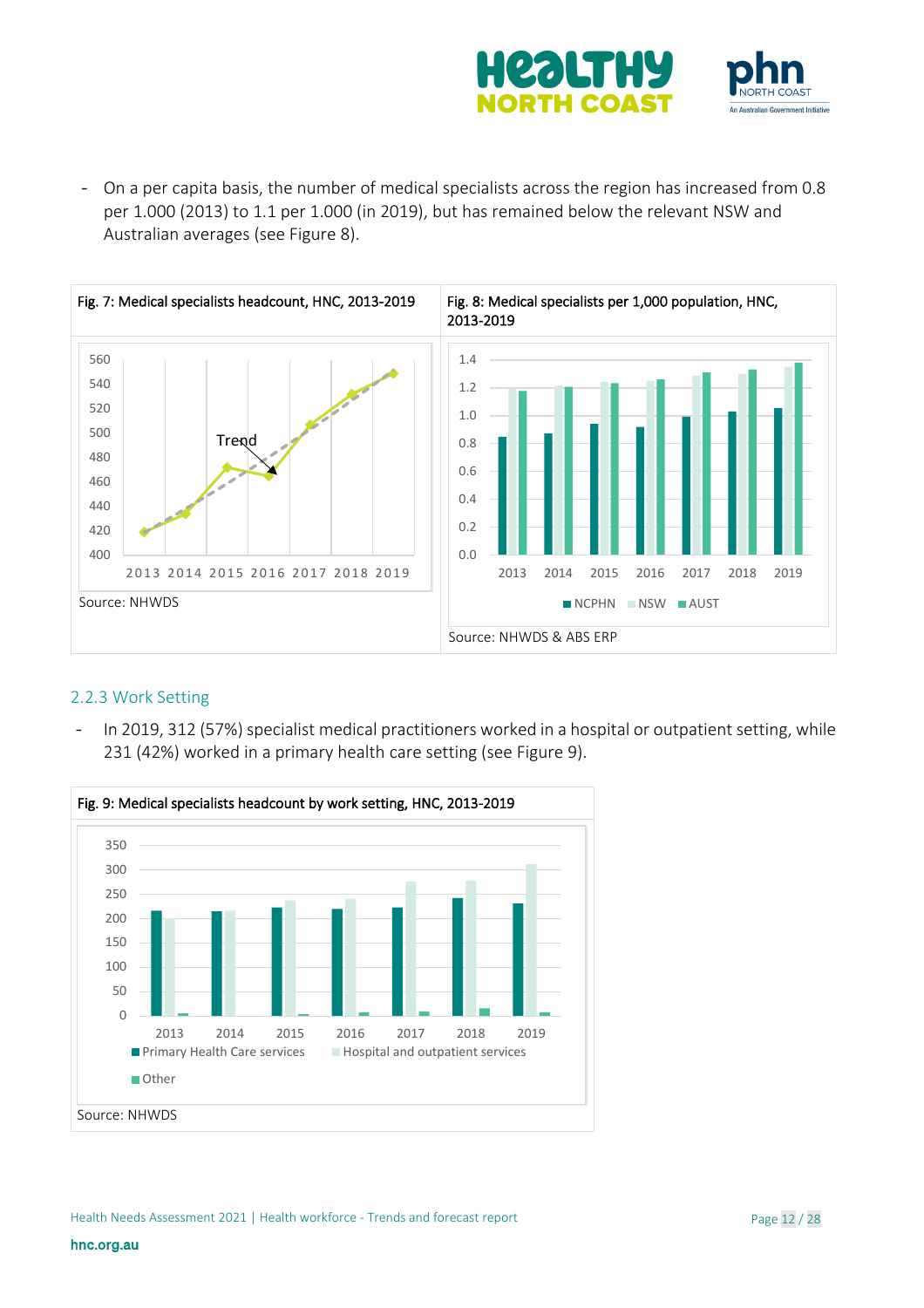

#### <span id="page-12-0"></span>2.2.4 Distribution of the Medical Specialist Workforce

- Medical specialists are located in close proximity to larger referral hospitals and health infrastructure.
- In 2019, 86% of medical specialists were located in the larger regional population centres of Tweed, Port Macquarie-Hastings, Coffs Harbour and Lismore LGAs (see Table 2).
- In per capita terms, Lismore LGA had the highest rate of medical specialists in 2019 at 3.5 per 1,000 population, or 3.2 times higher than the overall rate for the region (see Figure 10).
- Richmond Valley, Nambucca, Kempsey and Ballina LGAs had the lowest per capita rates of medical specialists from across the region (see Figure 10).

| <b>LGA</b>              | <b>MEDICAL</b><br><b>SPECIALISTS</b> | <b>MEDICAL SPECIALIST DISTRIBUTION BY LGA</b> | POPULATION DISTRIBUTION BY LGA |
|-------------------------|--------------------------------------|-----------------------------------------------|--------------------------------|
| Ballina                 | 18                                   | 3.3                                           | 8.6                            |
| Bellingen               | 3                                    | 0.5                                           | 2.5                            |
| Byron                   | 13                                   | 2.4                                           | 6.7                            |
| Clarence Valley         | 28                                   | 5.1                                           | 9.9                            |
| Coffs Harbour           | 121                                  | 22                                            | 14.9                           |
| Kempsey                 | 11                                   | $\overline{2}$                                | 5.7                            |
| Lismore                 | 154                                  | 28                                            | 8.4                            |
| Nambucca                | $\overline{4}$                       | 0.7                                           | 3.8                            |
| Port Macquarie-Hastings | 123                                  | 22.4                                          | 16.3                           |
| Richmond Valley         | $\mathsf{O}\xspace$                  | $\mathbf 0$                                   | 4.5                            |
| Tweed                   | 74                                   | 13.5                                          | 18.7                           |

#### Table.2: Distribution of medical specialists, HNC, 2019

Source: NHWDS and ABS ERP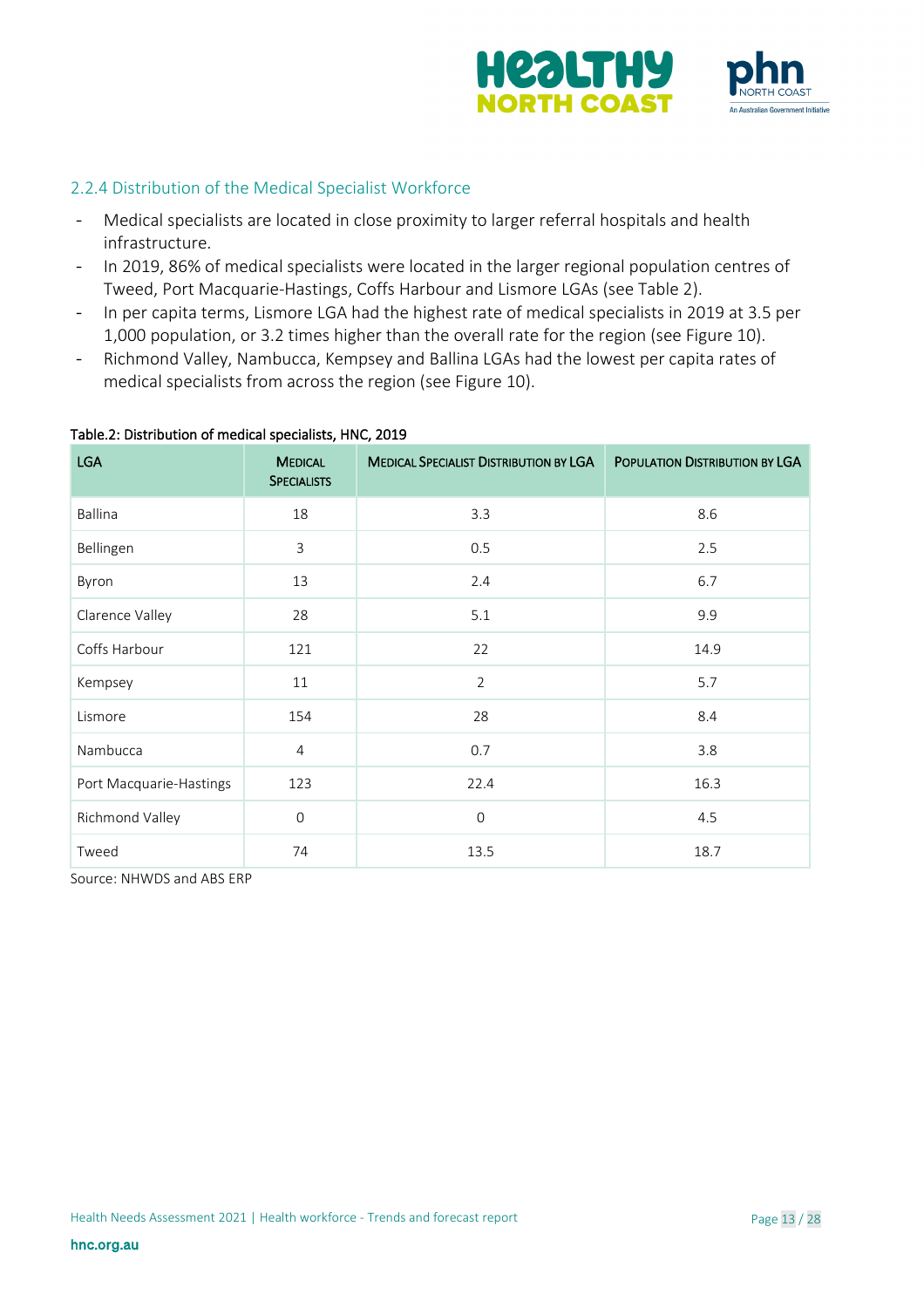







Source: NHWDS & ABS ERP

#### <span id="page-13-0"></span>2.2.5 Outlook

- While the per capita rate of medical specialists is lower than the NSW and Australian averages, the recent positive trend suggests that the region will remain an attractive work location for medical specialists over the medium term.
- The number of medical specialists is projected to increase from 549 in 2019 to 687 in 2025 or (25.1%) over the forecasted period (see Figure 11).
- In per capita terms, the number of medical specialists is forecast to increase from 1.1 per 1,000 in 2019 to 1.3 per 1,000 by 2025 (see Figure 12).

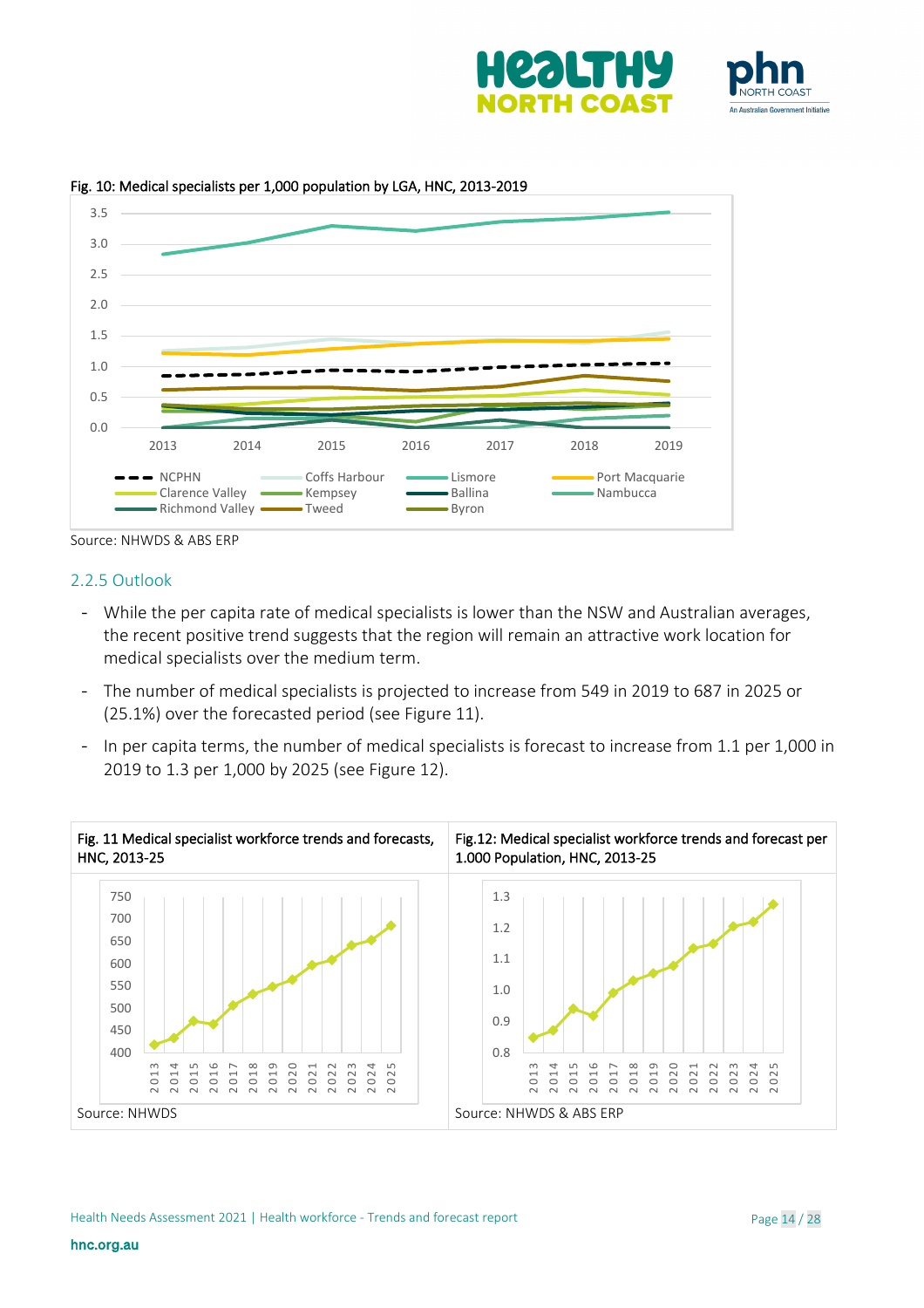



# <span id="page-14-0"></span>3 Nursing and Midwifery Workforce

# <span id="page-14-1"></span>3.1 Nursing Workforce

#### <span id="page-14-2"></span>3.1.1 Summary

The nursing workforce across the region is showing strong growth, which is expected to continue over the medium term. On a per capita basis, the number of nurses has remained above relevant NSW and Australian averages.

Nurses are not evenly distributed across the region. Almost three quarters (72%) of the nursing workforce is located in the larger population centres of Tweed, Port Macquarie-Hastings, Coffs Harbour and Lismore LGAs, while Ballina, Bellingen, Byron, Clarence Valley, Kempsey, and Richmond Valley LGAs experience nursing workforce densities below the regional average.

### <span id="page-14-3"></span>3.1.2 Recent trends in the Nursing Workforce

- NHWDS reveals the number of nurses across the region increased from 5,945 in 2013 to 6,960 in 2019 or 17% (see Figure 13).
- This increase exceeds projected population growth of 5.4% for the same period.
- On a per capita basis, the number of nurses across the region has increased from 12.1 per 1,000 (2013) to 13.4 per 1,000 (in 2019), which is above the NSW and Australian averages (see Figure 14).

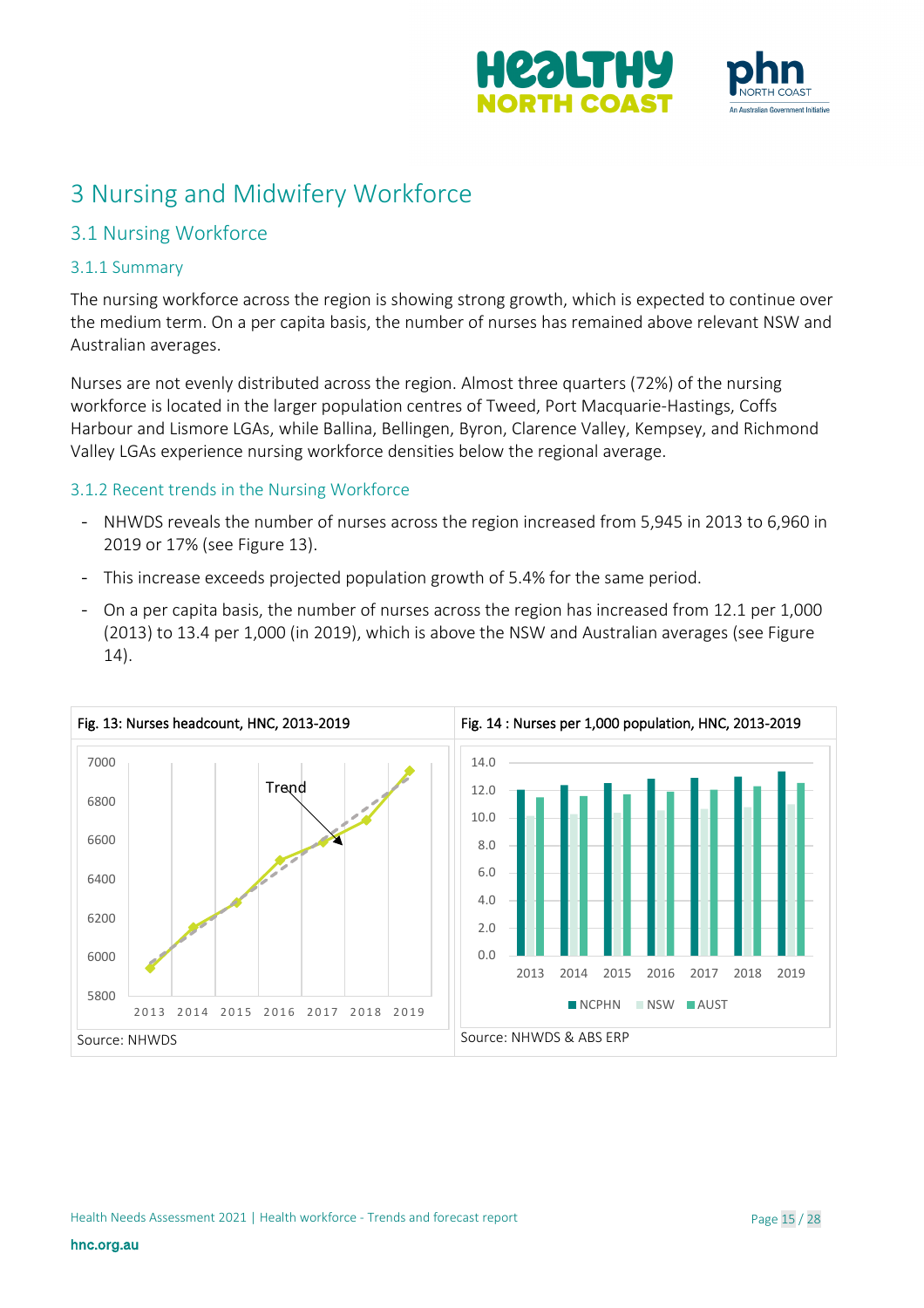

#### <span id="page-15-0"></span>3.1.3 Work Setting

- In 2019, 4,289 (61%) of nurses worked in a hospital or outpatient setting, 1,382 (20%) worked in a primary health care setting and 1,025 (15%) worked in a RACF (see Figure 15).



#### <span id="page-15-1"></span>3.1.4 Distribution of the Nursing Workforce

- In 2019, 72% of the region's nursing workforce were located in the larger population centres, including Tweed, Port Macquarie-Hastings, Coffs Harbour and Lismore LGAs (see Table 3).
- In per capita terms, Lismore LGA had the highest rate of nurses in the region at 28.5 per 1,000 population, or 2 times higher than the rate for the region overall (see Figure 16).
- Richmond Valley and Byron LGAs recorded the lowest per capita rates of nurses from across the region (see Figure 16).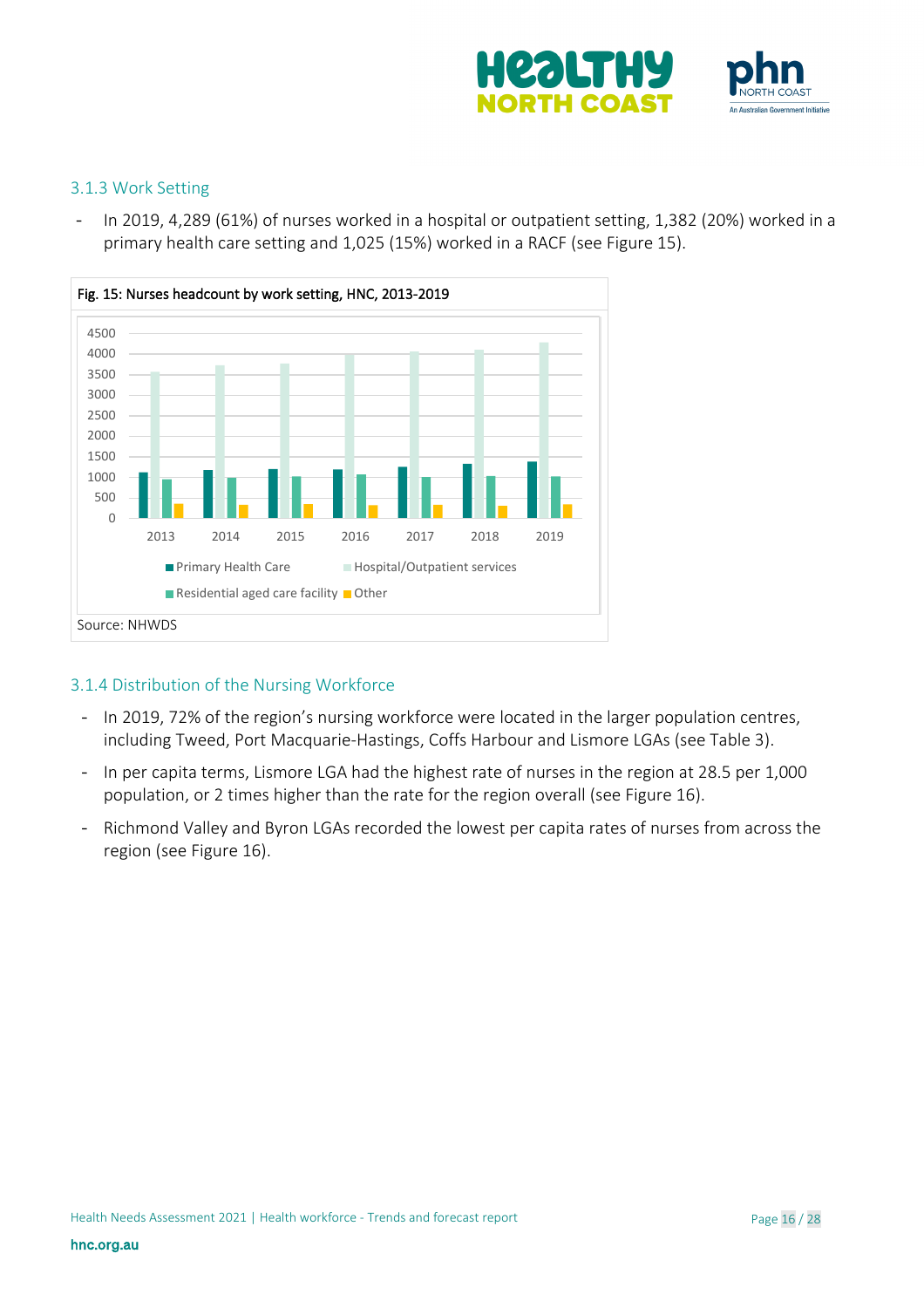



#### Table.3: Distribution of nurses, HNC, 2019

| <b>LGA</b>              | <b>NURSES</b> | <b>NURSE DISTRIBUTION BY LGA</b> | POPULATION DISTRIBUTION BY LGA |
|-------------------------|---------------|----------------------------------|--------------------------------|
| Ballina                 | 394           | 5.7                              | 8.6                            |
| Bellingen               | 129           | 1.9                              | 2.5                            |
| Byron                   | 224           | 3.2                              | 6.7                            |
| Clarence Valley         | 531           | 7.6                              | 9.9                            |
| Coffs Harbour           | 1200          | 17.2                             | 14.9                           |
| Kempsey                 | 350           | 5.0                              | 5.7                            |
| Lismore                 | 1247          | 17.9                             | 8.4                            |
| Nambucca                | 182           | 2.6                              | 3.8                            |
| Port Macquarie-Hastings | 1228          | 17.6                             | 16.3                           |
| Richmond Valley         | 138           | 2.0                              | 4.5                            |
| Tweed                   | 1337          | 19.2                             | 18.7                           |

Source: NHWDS and ABS ERP

#### Fig. 16: Nurses per 1,000 population by LGA, HNC, 2013-2019



Source: NHWDS & ABS ERP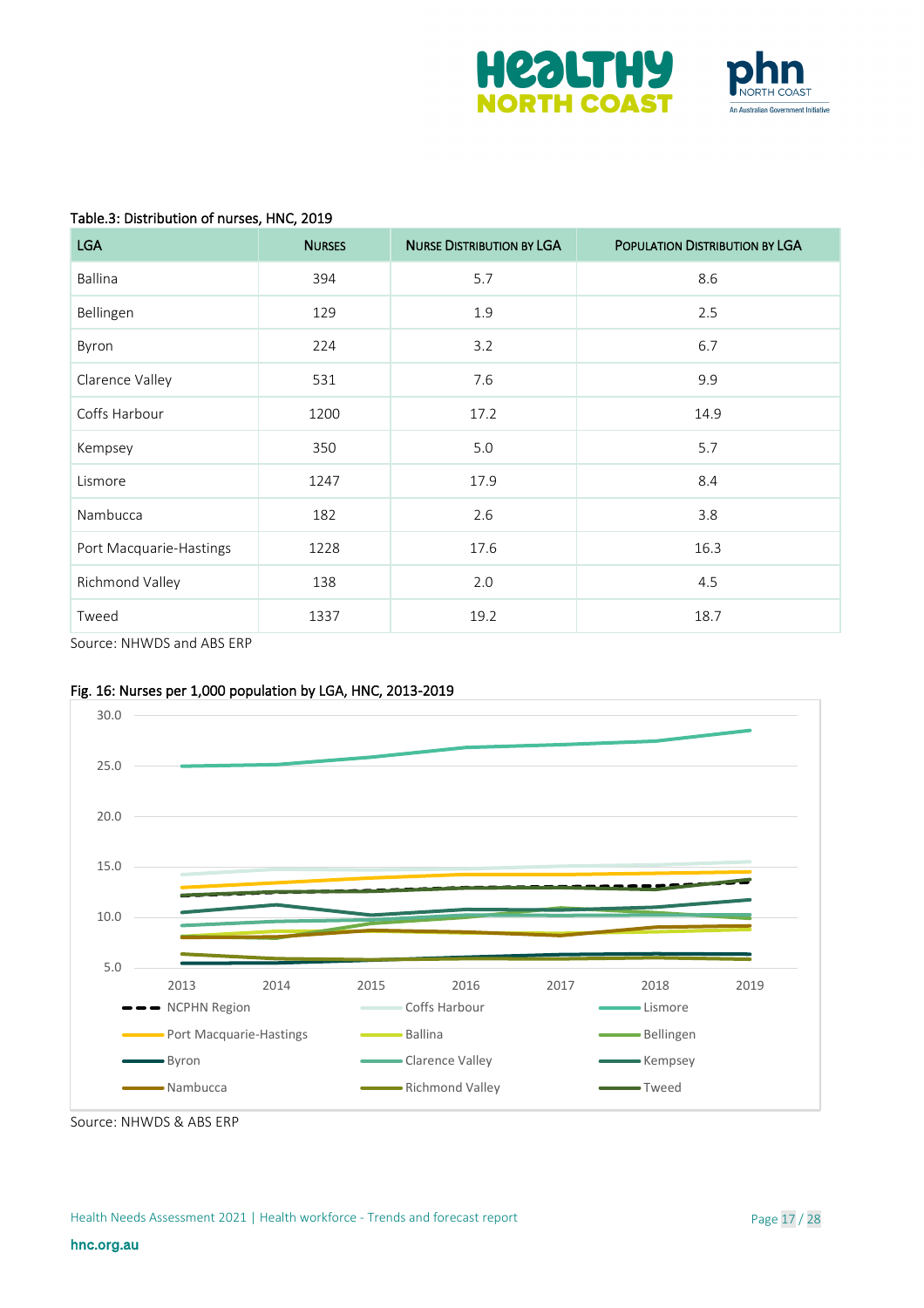

#### <span id="page-17-0"></span>3.1.5 Outlook

- Consistent with the underlying positive trendline growth, the nursing workforce is forecast to continue to grow over the short to medium-term.
- Using these forecasts, the number of nurses is expected to increase from 6,960 in 2019 to 7,867 by 2025 or a projected increase of 13% over the forecast period (see Figure 17).
- In per capita terms, the supply of nurses is forecast to increase from 13.4 per 1,000 in 2019 to 14.4 per 1,000 by 2025 (see Figure 18).



### <span id="page-17-1"></span>3.2 Midwifery Workforce

#### <span id="page-17-2"></span>3.2.1 Summary

The midwifery workforce is in long-term decline across Australia. This trend is expected to continue over the short to medium-term. On a per capita basis, the number of midwives across the region has remained above relevant NSW and Australian averages. Midwives are also not evenly distributed across the region. Approximately 76% of the nursing workforce is located in the larger population centres of Tweed, Port Macquarie-Hastings, Coffs Harbour and Lismore LGAs, while Ballina, Bellingen, Byron, Clarence Valley, Kempsey, and Richmond Valley LGAs experience midwifery workforce densities below the regional average.

#### <span id="page-17-3"></span>3.2.2 Recent Trends in the Midwifery Workforce

- NHWDS reveals that the number of midwives and dual-registered midwife/nurse across the region decreased from 699 in 2013 to 572 in 2019 (see Figure 19).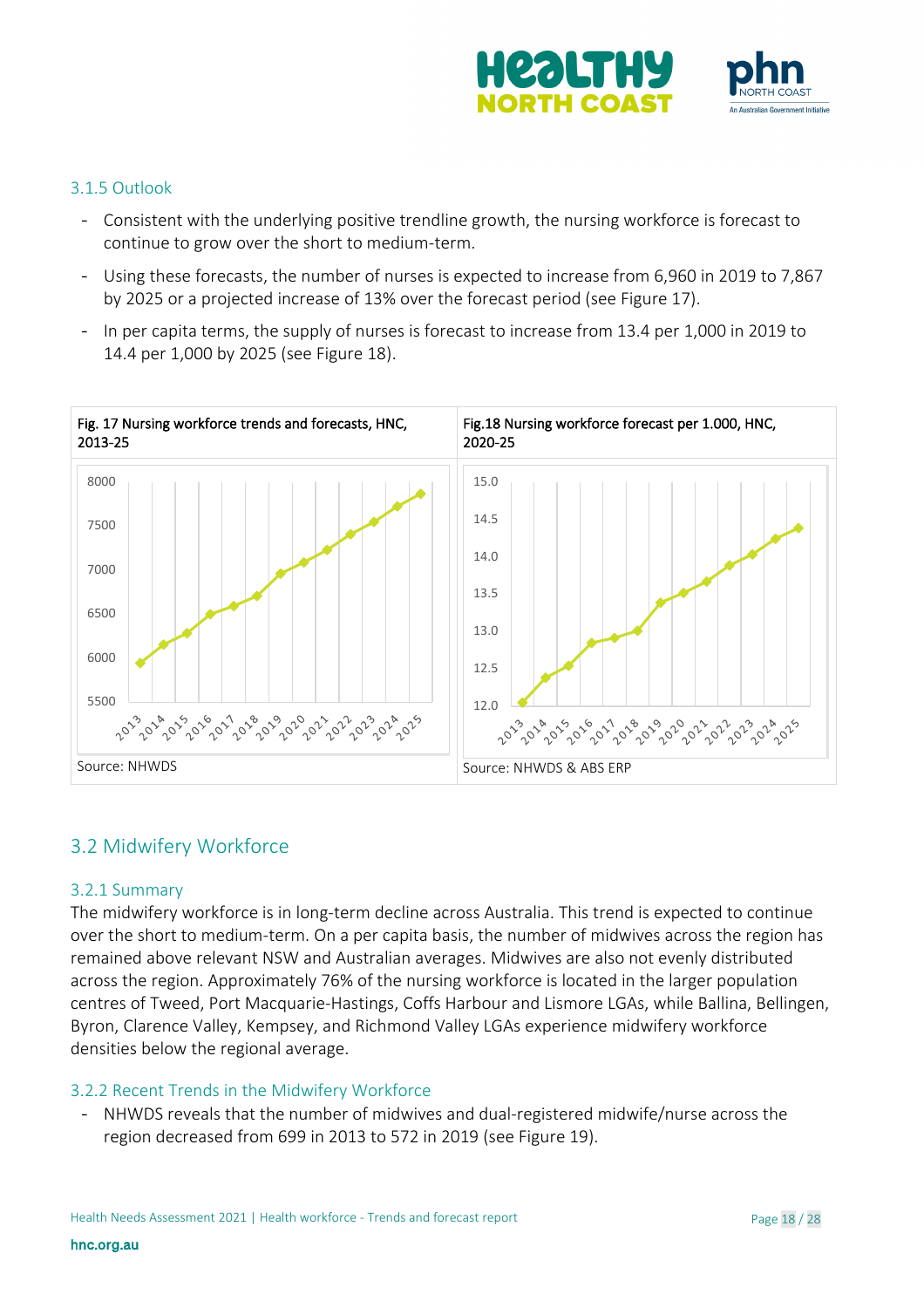

- Approximately 20% of midwives are employed exclusively as midwives, while the remaining 80% are employed as dual-registered midwife/nurse.
- The number of midwives working exclusively as midwives has increased from 37 (2013) to 116 (2019), however, the number of dual-registered midwife/nurse has fallen from 670 (2013) to 457 (2019), a reduction of (-32%) over this period (see Figure 19).
- On a per capita basis, the number of midwives across the region has decreased from 1.4 per 1.000 (2013) to 1.1 per 1.000 (in 2019), which is above the relevant NSW and Australian averages but reflects an underlying declining trend across the region, NSW and Australia (see Figure 20).



#### <span id="page-18-0"></span>3.2.3 Work Setting

- In 2019, 411 (74%) of midwives worked in a hospital or outpatient setting, and 97 (17.5%) of midwives worked in a primary health care setting (see Figure 21).

#### <span id="page-18-1"></span>3.2.4 Distribution of the Midwifery Workforce

- In 2019, 75.6% of the region's midwifery workforce was located in the larger population centres, including Tweed, Port Macquarie-Hastings, Coffs Harbour and Lismore LGAs (see Table 4).
- In per capita terms, Lismore had the highest rate of midwives in the region at 2.6 per 1,000 population, or 2 times higher than the rate for the region overall (see Figure 22).
- Ballina, Bellingen and Richmond Valley LGAs recorded the lowest per capita rates of midwives from across the region (see Figure 22).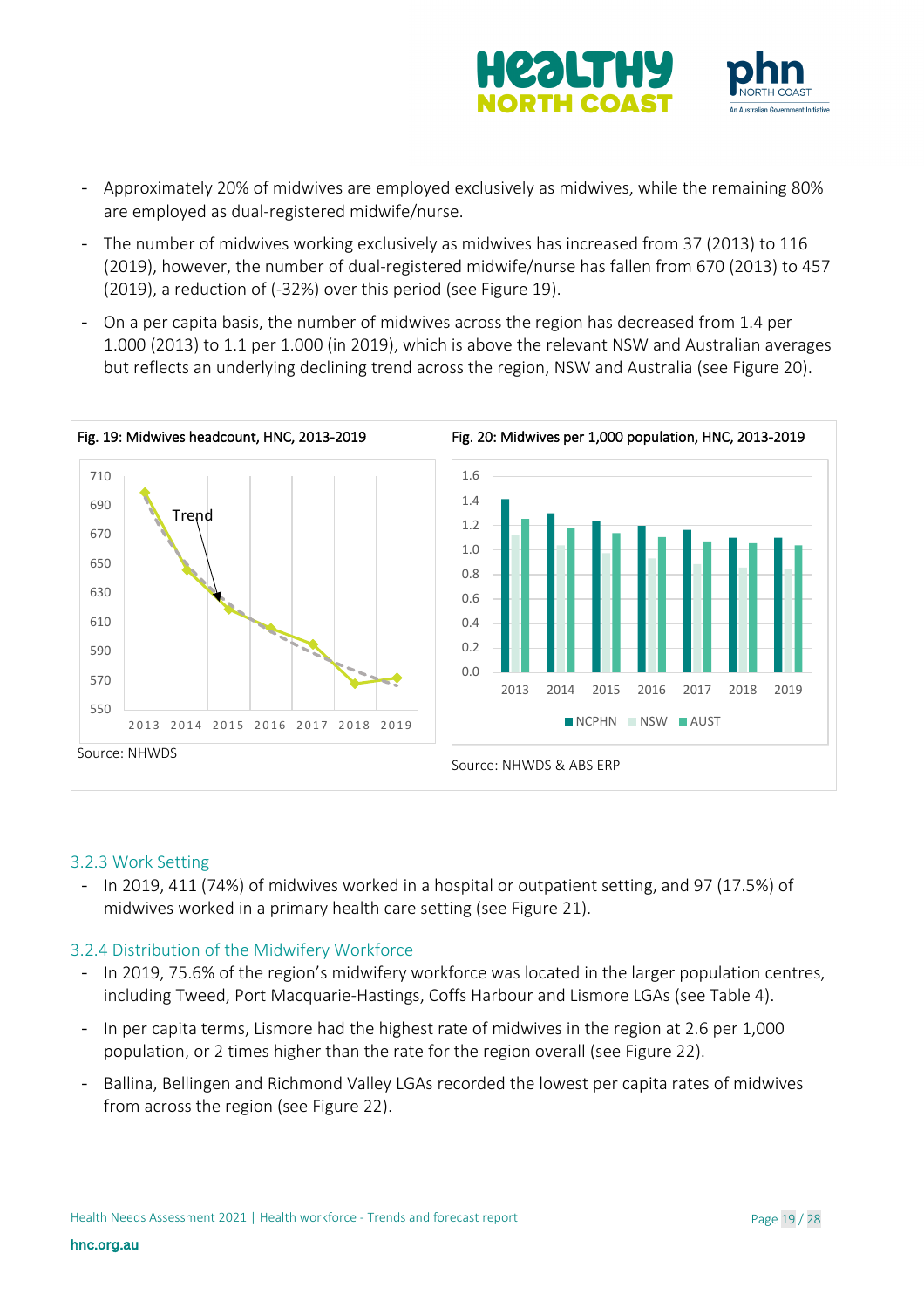





#### Table.4: Distribution of midwives, HNC, 2019

| <b>LGA</b>              | <b>MIDWIVES</b> | <b>MIDWIFE DISTRIBUTION BY LGA</b> | POPULATION DISTRIBUTION BY LGA |
|-------------------------|-----------------|------------------------------------|--------------------------------|
| Ballina                 | 19              | 3.3                                | 8.6                            |
| Bellingen               | $\mathsf{3}$    | 0.5                                | 2.5                            |
| Byron                   | 23              | 4.0                                | 6.7                            |
| Clarence Valley         | 47              | 8.2                                | 9.9                            |
| Coffs Harbour           | 109             | 19.1                               | 14.9                           |
| Kempsey                 | 25              | 4.4                                | 5.7                            |
| Lismore                 | 115             | 20.1                               | 8.4                            |
| Nambucca                | 18              | 3.1                                | 3.8                            |
| Port Macquarie-Hastings | 80              | 14.0                               | 16.3                           |
| Richmond Valley         | 5               | 0.9                                | 4.5                            |
| Tweed                   | 128             | 22.4                               | 18.7                           |

Source: NHWDS and ABS ERP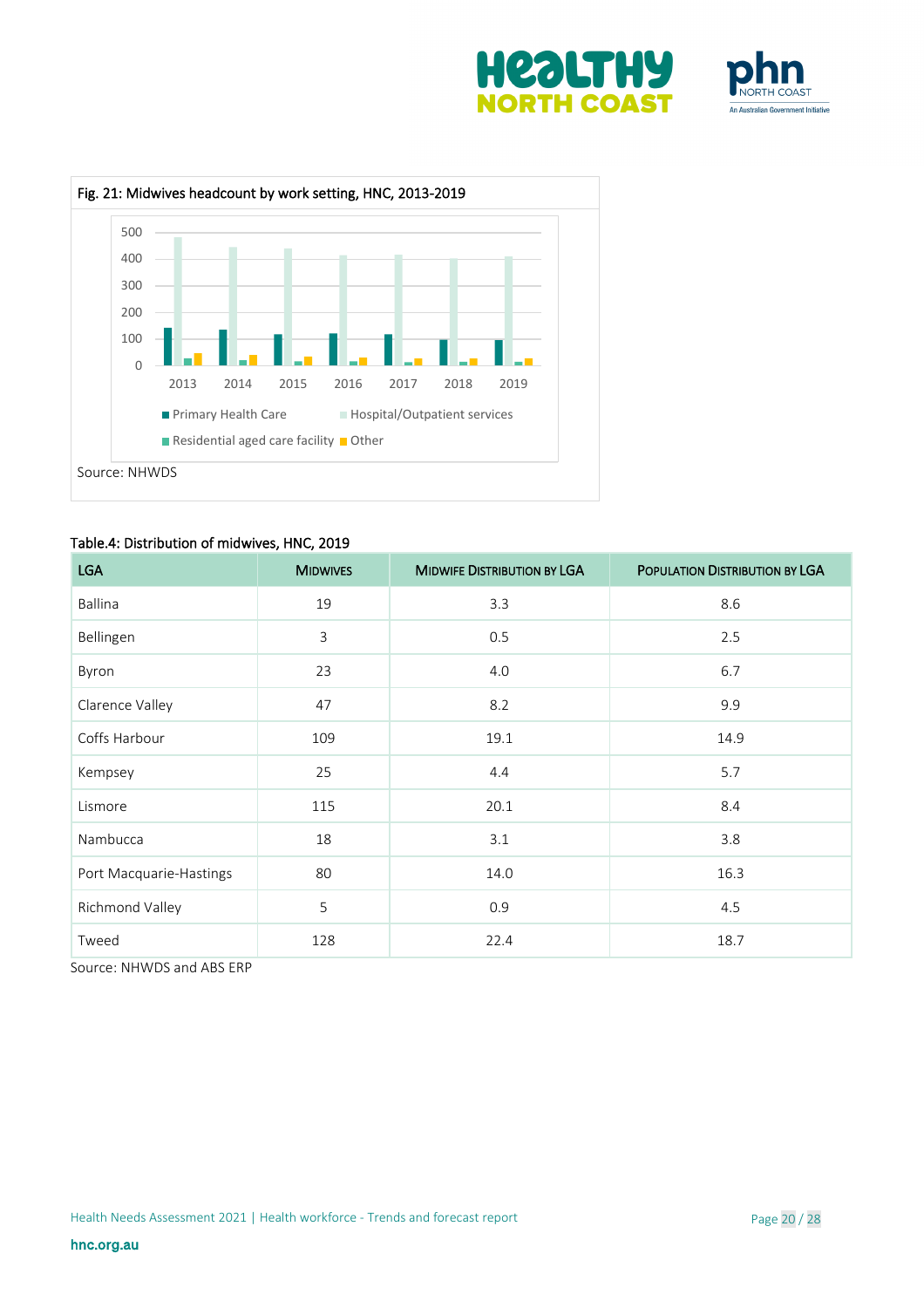







Source: NHWDS & ABS ERP

#### <span id="page-20-0"></span>3.2.5 Outlook

- Consistent with the underlying negative trendline growth, the midwifery workforce is forecast to continue to decline over the short to medium-term.
- Using these forecasts, the number of midwives is expected to decrease from 572 in 2019 to 449 by 2025 (see Figure 23), or 21% over the forecast period.
- In per capita terms, the supply of midwives is forecast to decrease from 1.1 per 1,000 in 2019 to 0.8 per 1,000 by 2025 (see Figure 24).

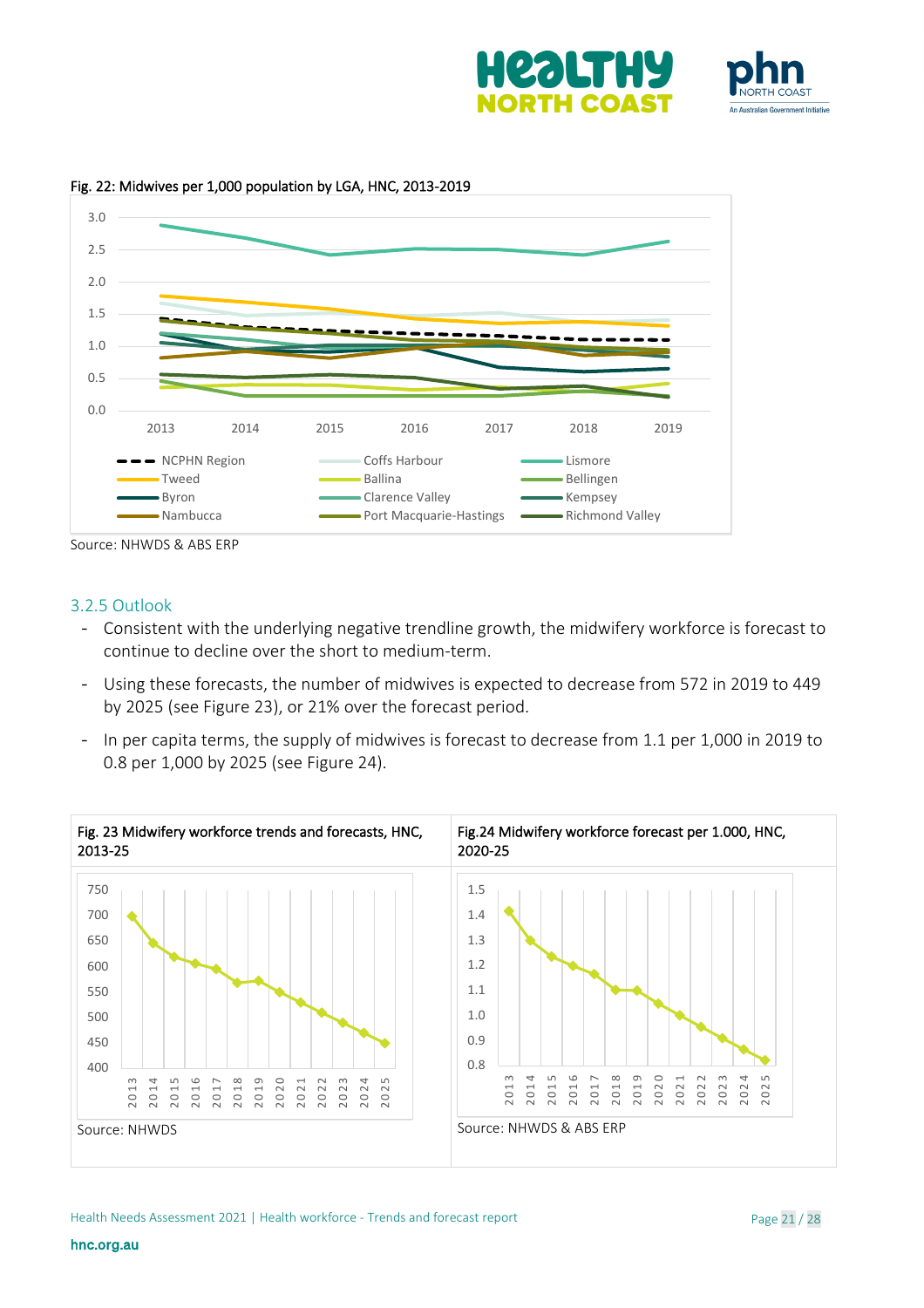



# <span id="page-21-0"></span>4 Allied Health Workforce

# <span id="page-21-1"></span>4.1 Allied Health Professions

### <span id="page-21-2"></span>4.1.1 Summary

Allied health professionals are health practitioners that are not part of the medical, dental or nursing/midwifery professions. They are typically university-qualified with specialised expertise in preventing, diagnosing and treating a range of conditions and illnesses. [4](#page-21-4) Not all allied health professionals are AHPRA-registered, which limits a comprehensive, comparable analysis of the allied health workforce. For this reason, this analysis includes an overview of 6 selected AHPRA-registered allied health professions: occupational therapists, pharmacists, physiotherapists, podiatrists, psychologists and Aboriginal health practitioners.

There has been a significant increase in the number of selected allied health professionals working across the region between 2013 to 2019. This trend is expected to continue in the short to mediumterm. Over the forecast period, it is expected the numbers of occupational therapists, physiotherapists and psychologists will experience the highest growth rates.

The selected allied health professionals are not evenly distributed across the region. Approximately 66% of the selected allied health workforce is located in the larger population centres of Tweed, Port Macquarie-Hastings, Coffs Harbour and Lismore LGAs, while the density of the selected allied health professions is lower in the Bellingen, Nambucca and Richmond Valley LGAs.

#### <span id="page-21-3"></span>4.1.2 Recent Trends in the Selected Allied Health Workforce

- NHWDS reveals that there has been significant growth across the selected allied health workforce between 2013 and 2019.
- In 2019, NHWDS revealed there were 373 occupational therapists, 586 physiotherapists, 568 psychologists, 437 pharmacists and 92 podiatrists working across the region (see Figure 25).
- Of the selected allied health professions, occupational therapists recorded the highest growth rate (56.7%), followed by physiotherapists (50.3%), podiatrists (41.5%), psychologists (30.3%) and pharmacists (15.9%); each exceeding the region's population growth of 5.4% (see Figure 25).
- In per capita terms, allied health professionals ranged from 1.1 per 1,000 for psychologists and physiotherapists to as low as 0.2 per 1,000 for podiatrists (see Figure 26).

<span id="page-21-4"></span><sup>4</sup> AHPRA 2021, What is allied health?, Australian Government, Canberra, What is allied health? - Allied Health Professions Australia [\(ahpa.com.au\)](https://ahpa.com.au/what-is-allied-health/)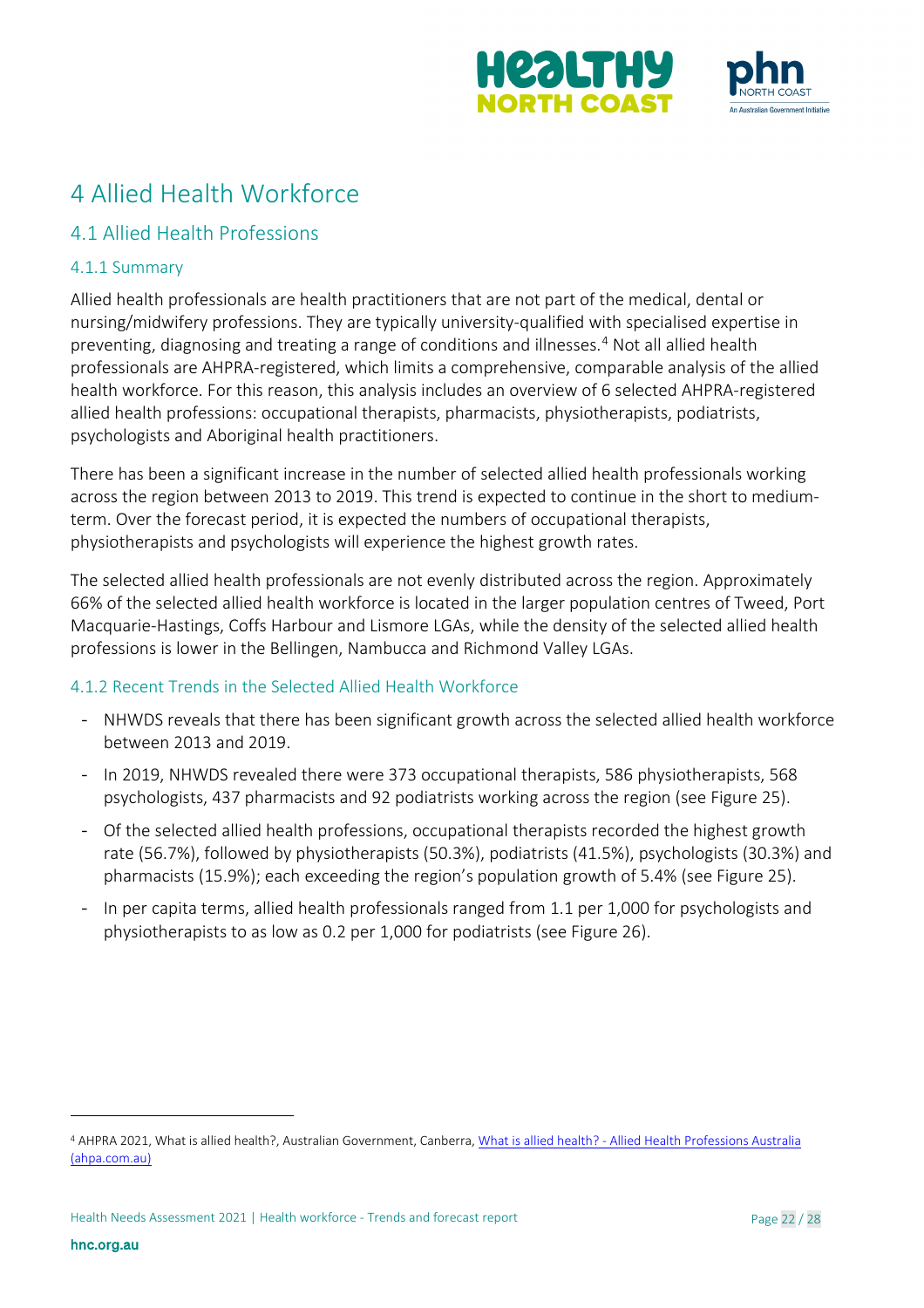





#### <span id="page-22-0"></span>4.1.3 Work Setting

- In 2019, the majority of selected allied health professionals across the region worked in a primary health care setting, including occupational therapists (63%), pharmacists (78%), physiotherapists (59%), podiatrists (90%), psychologists (69%) and Aboriginal health practitioners (100% NB from a zero base number) (see Table 5).
- Of the remaining selected allied health professionals, occupational therapists (23%), physiotherapists (27%) and pharmacists (20%) worked in a hospital or outpatient setting, and less than 5 per cent of all allied health professionals worked in a RACF.

#### <span id="page-22-1"></span>4.1.4 Distribution of the Allied Health Workforce

- In 2019, approximately 64% of the region's selected allied health workforce was located in the larger population centres, including Tweed, Port Macquarie-Hastings, Coffs Harbour and Lismore LGAs (see Table 6).
- In per capita terms, Lismore LGA had the highest rate of the selected allied health professions in the region at 2.6 per 1,000 population, or more than 2 times higher than the rate for the region overall. Bellingen, Nambucca and Richmond Valley LGAs recorded the lowest per capita rates of selected allied health professionals from across the region (see Table 6).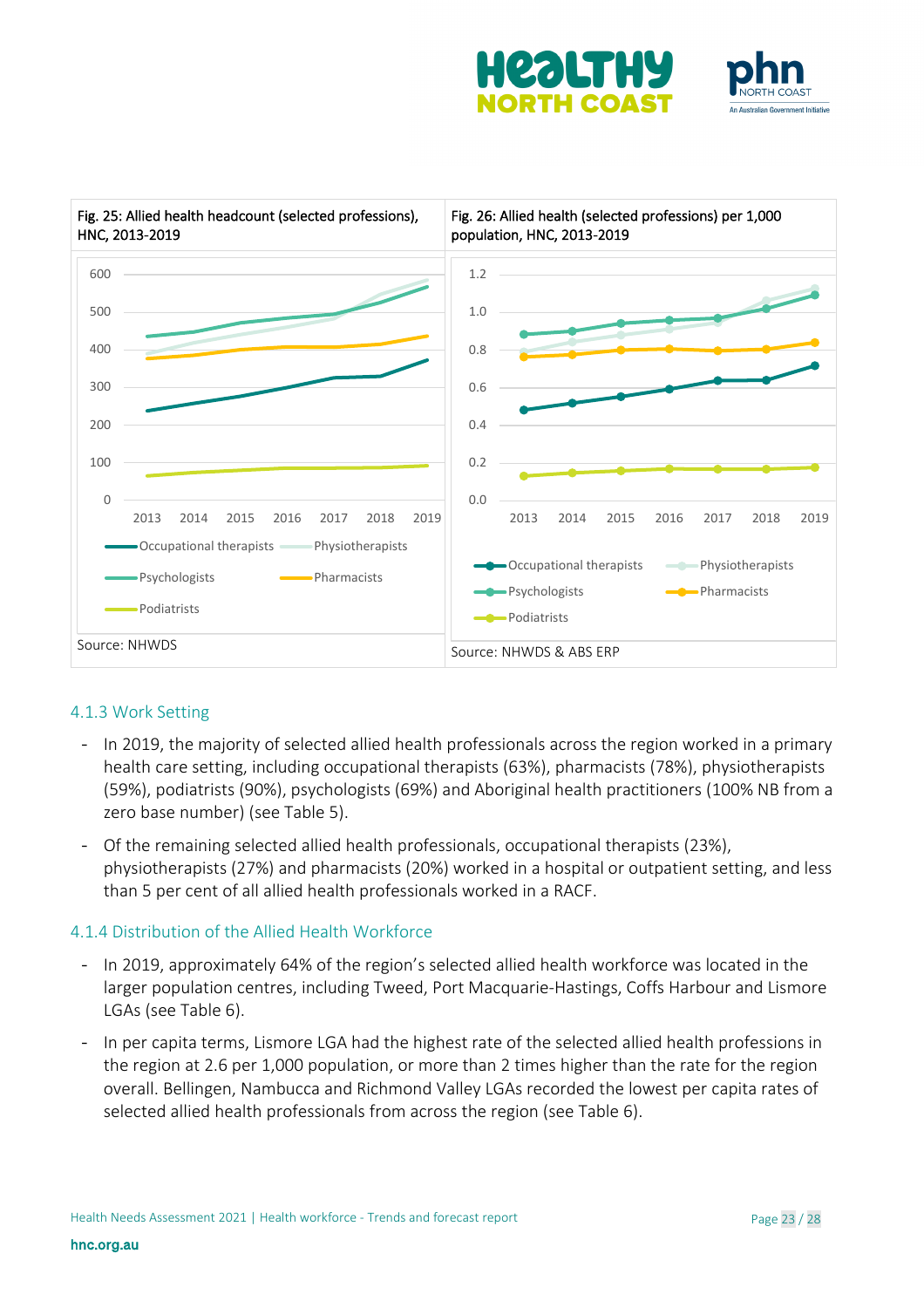



#### Table 5: Allied health workforce headcount/percentage (selected professions) by work setting, HNC, 2019

| <b>PRINCIPAL PLACE OF PRACTICE</b> | <b>PRIMARY HEALTH</b><br><b>CARE</b> | <b>ACUTE</b><br><b>HEALTH CARE</b> | <b>RACF</b> | <b>OTHER</b> | <b>TOTAL</b> |
|------------------------------------|--------------------------------------|------------------------------------|-------------|--------------|--------------|
| Occupational therapists            | 234 (62.7%)                          | 86 (23.1%)                         | 20 (5.4%)   | 33 (8.8%)    | 373          |
| Pharmacists                        | 345 (78.2%)                          | 86 (19.5%)                         | 0           | 10 (2.3%)    | 441          |
| Physiotherapists                   | 348 (58.7%)                          | 157 (26.5%)                        | 55 (9.3%)   | 33 (5.6%)    | 593          |
| Podiatrists                        | 86 (90.5%)                           | 4(4.2%)                            | 5(5.3%)     | $\mathbf 0$  | 95           |
| Psychologists                      | 391 (68.7%)                          | 15 (2.6%)                          | $\mathbf 0$ | 163 (28.6%)  | 569          |
| Aboriginal health practitioner     | 6(100%)                              | 0                                  | $\Omega$    | $\mathbf 0$  | 6            |

#### Table 6: Allied health workforce (selected professions) by LGA, 2019

| <b>LGA</b>              | <b>OCCUPATIONAL</b><br><b>THERAPISTS</b> | <b>PHARMACISTS</b> | <b>PHYSIOTHERAPISTS</b> | <b>PODIATRISTS</b> | <b>PSYCHOLOGISTS</b> |
|-------------------------|------------------------------------------|--------------------|-------------------------|--------------------|----------------------|
| Ballina                 | 44                                       | 37                 | 49                      | 15                 | 46                   |
| Bellingen               | $\overline{7}$                           | 10                 | 10                      | $\mathbf 0$        | 8                    |
| Byron                   | 21                                       | 26                 | 52                      | 3                  | 78                   |
| Clarence Valley         | 32                                       | 40                 | 53                      | 10                 | 39                   |
| Coffs Harbour           | 62                                       | 68                 | 91                      | 18                 | 111                  |
| Kempsey                 | $\overline{4}$                           | 23                 | 16                      | 3                  | 28                   |
| Lismore                 | 53                                       | 52                 | 63                      | 6                  | 82                   |
| Nambucca                | 5                                        | 17                 | 14                      | $\mathbf 0$        | 8                    |
| Port Macquarie-Hastings | 70                                       | 69                 | 107                     | 16                 | 60                   |
| Richmond Valley         | $\overline{3}$                           | 19                 | 12                      | $\mathbf 0$        | 10                   |
| Tweed                   | 72                                       | 76                 | 119                     | 21                 | 98                   |

Source: NHWDS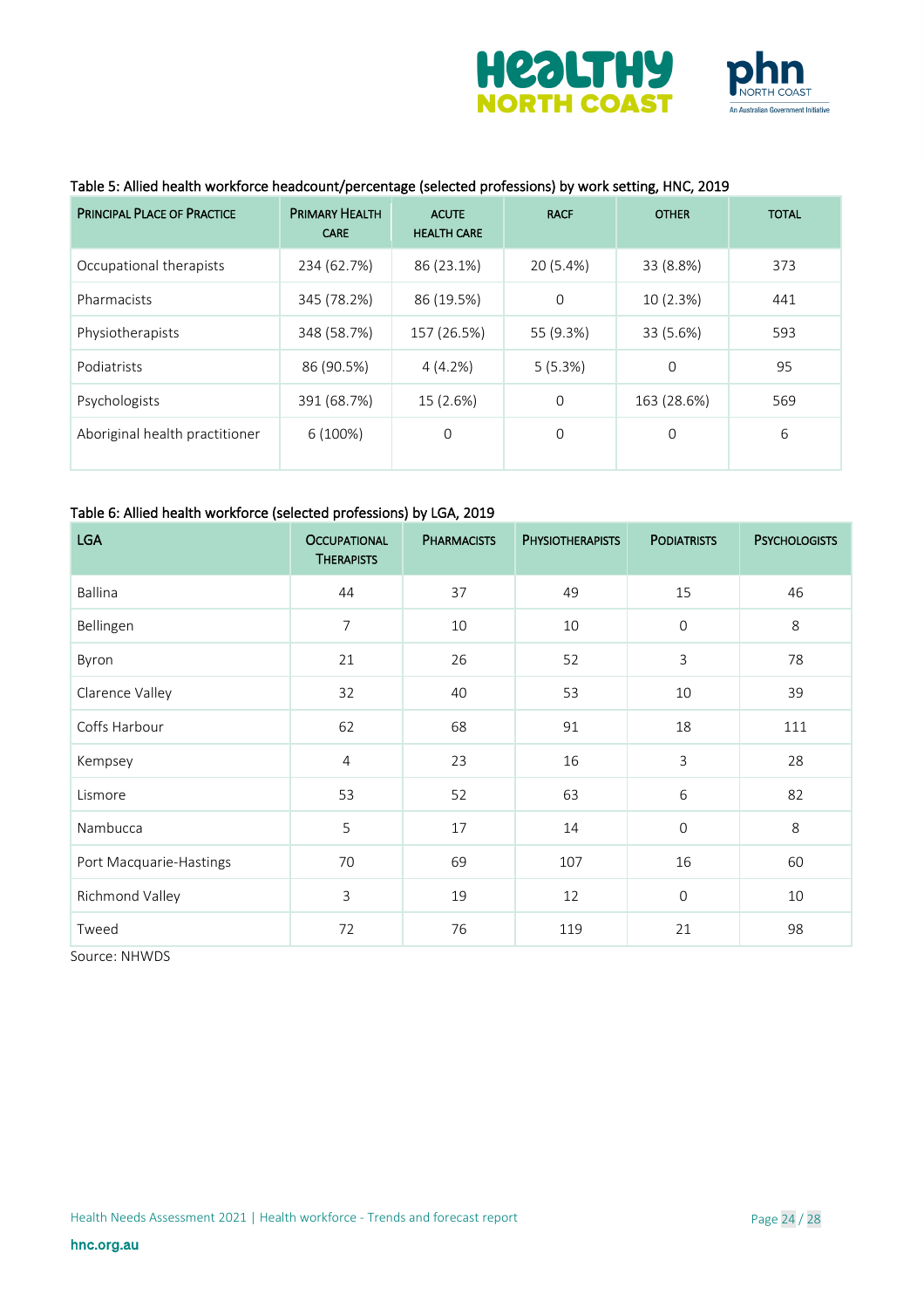

#### <span id="page-24-0"></span>4.1.5 Outlook

- This section presents medium-term forecasts for 5 of the selected allied health professions across the region.
- As a result of small numbers, it is not feasible to construct valid/reliable workforce forecasts for Aboriginal Health Practitioners or some LGAs.
- Consistent with the underlying positive trendline growth, the selected allied health professions are forecast to grow steadily over the short to medium-term.
- Between 2019 and 2025, the selected allied health workforce is forecast to grow by occupational therapists (127), pharmacists (45), physiotherapists (189), podiatrists (24) and psychologists (121) (see Figure 27).
- In per capita terms, the relative number of physiotherapists, occupational therapists and psychologists is forecast to increase slightly, while pharmacists and podiatrists are expected to remain largely unchanged (see Figure 28).

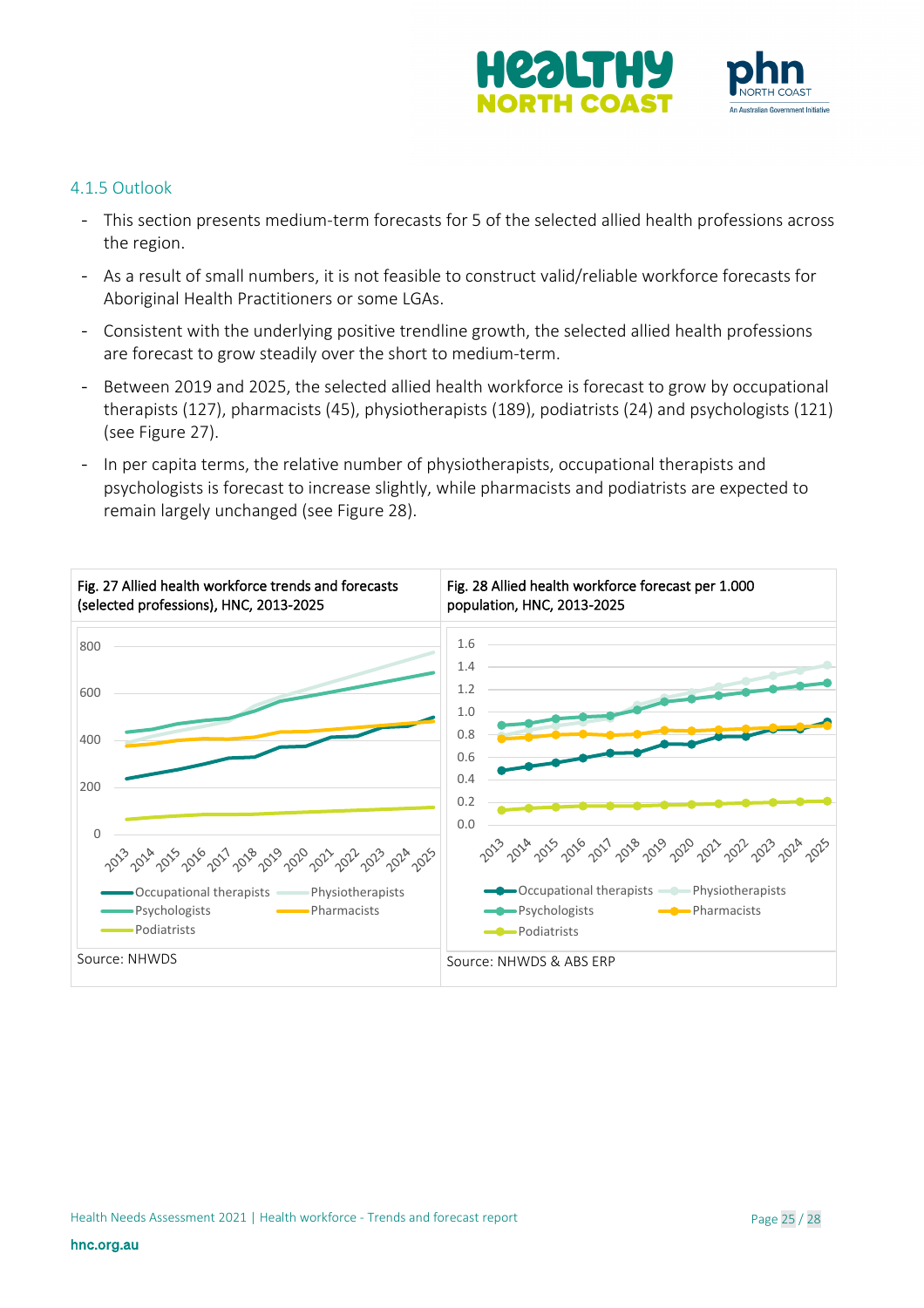

# <span id="page-25-0"></span>5 Aboriginal and Torres Strait Islander Health Workforce

### <span id="page-25-1"></span>5.1 Summary

The Aboriginal and Torres Strait Islander health workforce has grown strongly over recent decades. The number of Aboriginal and Torres Strait Islander people employed in both clinical and non-clinical health roles still remains comparatively small. [5](#page-25-3)

The National Aboriginal and Torres Strait Islander Health Workforce Strategic Framework 2016-2023 [6](#page-25-4) identifies a number of workforce initiatives, including:

- improving recruitment and retention of health professionals in clinical and non-clinical roles across all health disciplines
- improving the skills and capacity of the health workforce in clinical and non-clinical roles throughout the health sector
- increasing the number of students studying for qualifications in health
- improving completion/graduation and employment rates for health students
- expanding opportunities for experienced health professionals to advance to more senior clinical roles and managerial positions throughout the health sector.

### <span id="page-25-2"></span>5.2 Recent trends in Aboriginal and Torres Strait Islander Health Workforce

- NHWDS reveals the number of Aboriginal and Torres Strait Islander health workers across the region increased from 142 in 2013 to 261 in 2019 (see Table 7).
- This equates to an 84% increase over the period, which easily exceeds the projected population growth of 5.4%, but from a low base.
- The largest number of Aboriginal and Torres Strait Islander health professionals were employed as a nurse and/or midwife 188 (72%), allied health professional 62 (24%), and medical practitioner 11 ( 4%) (see Table 7).
- The largest growth in Aboriginal and Torres Strait health professionals occurred in the nursing and midwifery workforce (60%) (see Table 7).

<span id="page-25-3"></span><sup>5</sup> Australian Health Ministers Advisory Council 2017, *Aboriginal and Torres Strait Islander Health Performance Framework 2017 Report,*  AHMAC, Canberra, Aboriginal and Torres Strait Islander [Health Performance Framework 2017 Report \(niaa.gov.au\)](https://www.niaa.gov.au/sites/default/files/publications/2017-health-performance-framework-report_1.pdf)

<span id="page-25-4"></span><sup>6</sup> Australian Health Ministers Advisory Council 2016, *National Aboriginal and Torres Strait Islander Health Workforce Strategic Framework 2016-2023*, AHMAC, Canberra[, National Aboriginal and Torres Strait Islander Health Workforce Strategic Framework \(2016 -](https://www.health.gov.au/sites/default/files/documents/2020/12/national-aboriginal-and-torres-strait-islander-health-workforce-strategic-framework-2016-2023.pdf) [2023\)](https://www.health.gov.au/sites/default/files/documents/2020/12/national-aboriginal-and-torres-strait-islander-health-workforce-strategic-framework-2016-2023.pdf)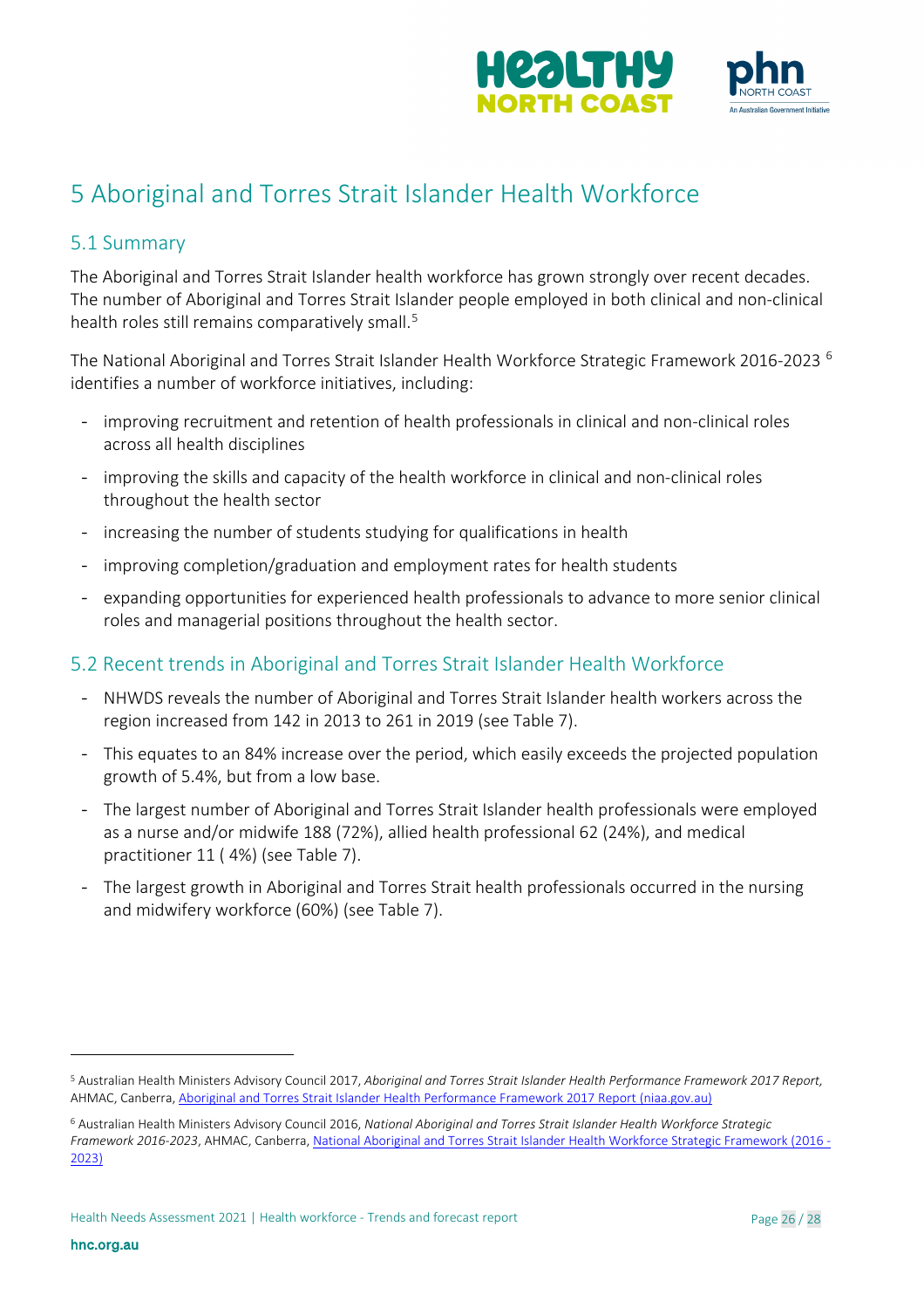



| ັ<br><b>PRINCIPAL PLACE OF PRACTICE</b> | 2013           | 2014     | 2015           | 2016           | 2017        | 2018        | 2019        |
|-----------------------------------------|----------------|----------|----------------|----------------|-------------|-------------|-------------|
| GPs                                     | 3              | 6        | 6              | 6              | 3           | $\mathbf 0$ | 3           |
| Medical practitioners                   | $\overline{0}$ | 3        | $\overline{0}$ | $\mathbf{O}$   | $\mathbf 0$ | 3           | 3           |
| Nurse/midwife                           | 118            | 123      | 124            | 152            | 154         | 167         | 188         |
| Aboriginal health practitioner          | 3              | $\Omega$ | 11             | 12             | 9           | 10          | 12          |
| Occupational therapist                  | $\mathbf{O}$   | $\Omega$ | 3              | $\mathbf 0$    | $\mathbf 0$ | $\mathbf 0$ | 5           |
| Pharmacist                              | $\overline{0}$ | $\Omega$ | $\overline{3}$ | $\Omega$       | 6           | 6           | 6           |
| Physiotherapist                         | 3              | 3        | $\overline{3}$ | $\overline{3}$ | 9           | 3           | 12          |
| Podiatrist                              | $\overline{3}$ | $\Omega$ | $\overline{3}$ | $\overline{3}$ | $\Omega$    | $\mathbf 0$ | $\mathbf 0$ |
| Psychologists                           | 6              | 9        | 3              | 6              | 9           | 6           | 9           |

#### Table 7: Aboriginal and/or Torres Strait Islander-identified health professionals, HNC, 2013-2019

Source: NHWDS

REPORT ENDS